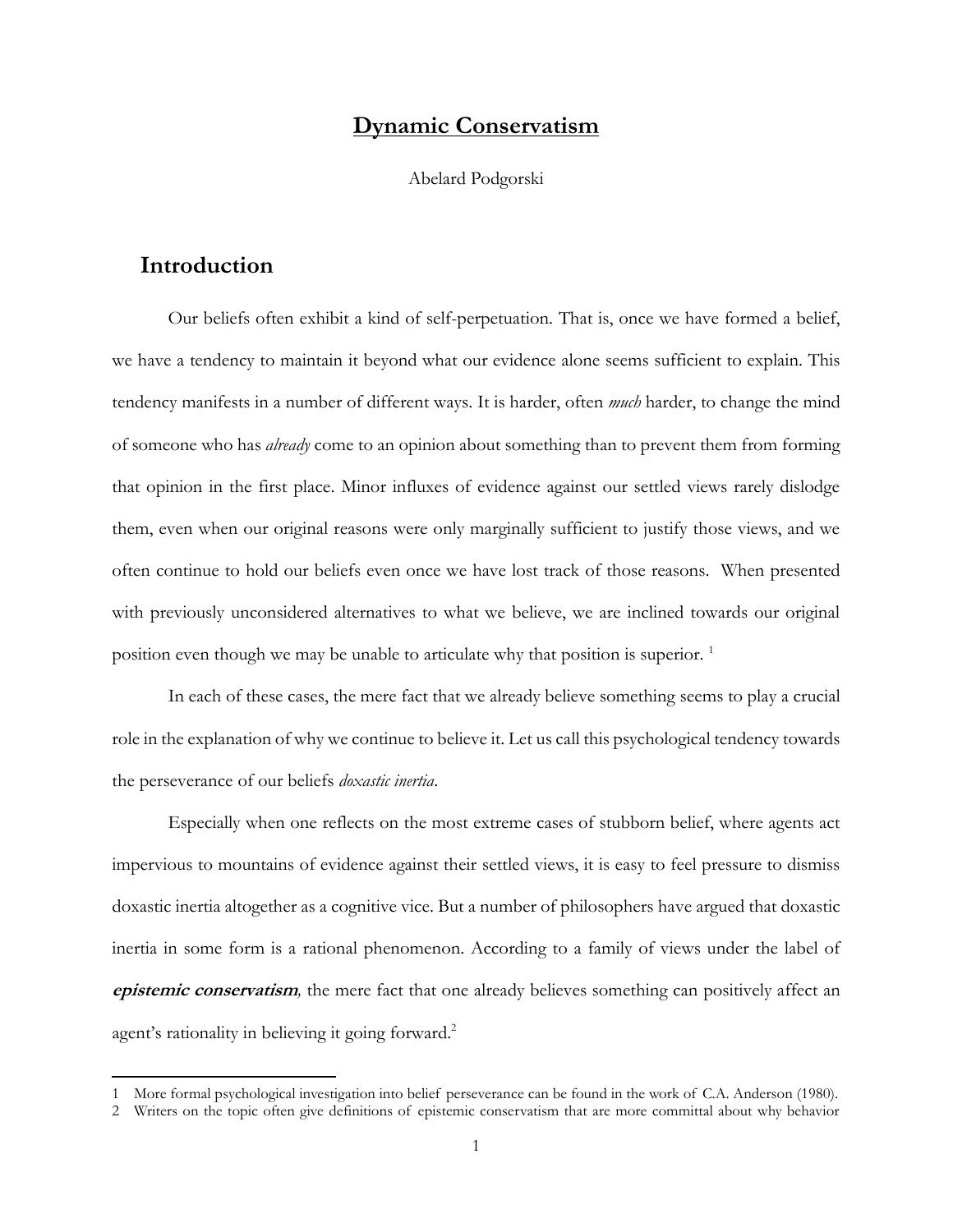I will begin this paper by gathering together a set of core motivations for epistemic conservatism in the literature, all of which recommend the view as the best way to capture the implications for rationality of the ways we face constraints on our limited cognitive resources. Then I will look at the way conservatism has traditionally been developed and discussed and the reasons why many philosophers have been skeptical about how it could, in this form, be true. The main task of this paper will be to develop an alternative conservative view that can capture the core motivations for conservatism without incurring the costs associated with the standard approach.

My solution turns on identifying a widespread assumption among both conservatives and their critics – that there is a standing rational requirement for an agent to have beliefs with some appropriate epistemic merit – which leads to conservatism being understood in the problematic, standard way, and showing that this assumption is optional. The key to seeing that it is optional involves distinguishing norms that govern *states* of mind like beliefs from norms that govern *processes* like consideration, and developing a view which uses norms of the latter type in place of norms of the former type.

According to such a view, our epistemic life is governed by at least two distinct sets of norms: norms governing *when to initiate the process* of considering whether some proposition P is true, and norms governing *how that process operates, once initiated*. A robust version of conservatism can be vindicated, I will argue, provided that the right kinds of conditions must be met before one is required to reconsider a question.

l

displaying doxastic inertia is rational than the one I have provided. For instance, Christensen (1994) takes conservatism to be the view that "an agent is in some measure justified in maintaining a belief simply in virtue of the fact that the agent has that belief." Vahid (2004) considers it to be the thesis that "It is irrational to change beliefs without good reason". I choose my looser formulation here for two reasons. First, it is a common core in theories discussed under the mantle of conservatism by both proponents and critics, across their various formulations. Second, I do not want to prejudge the proper form of the explanation of rational doxastic inertia by building too much theory into our definition, for reasons that should become clear later in this paper.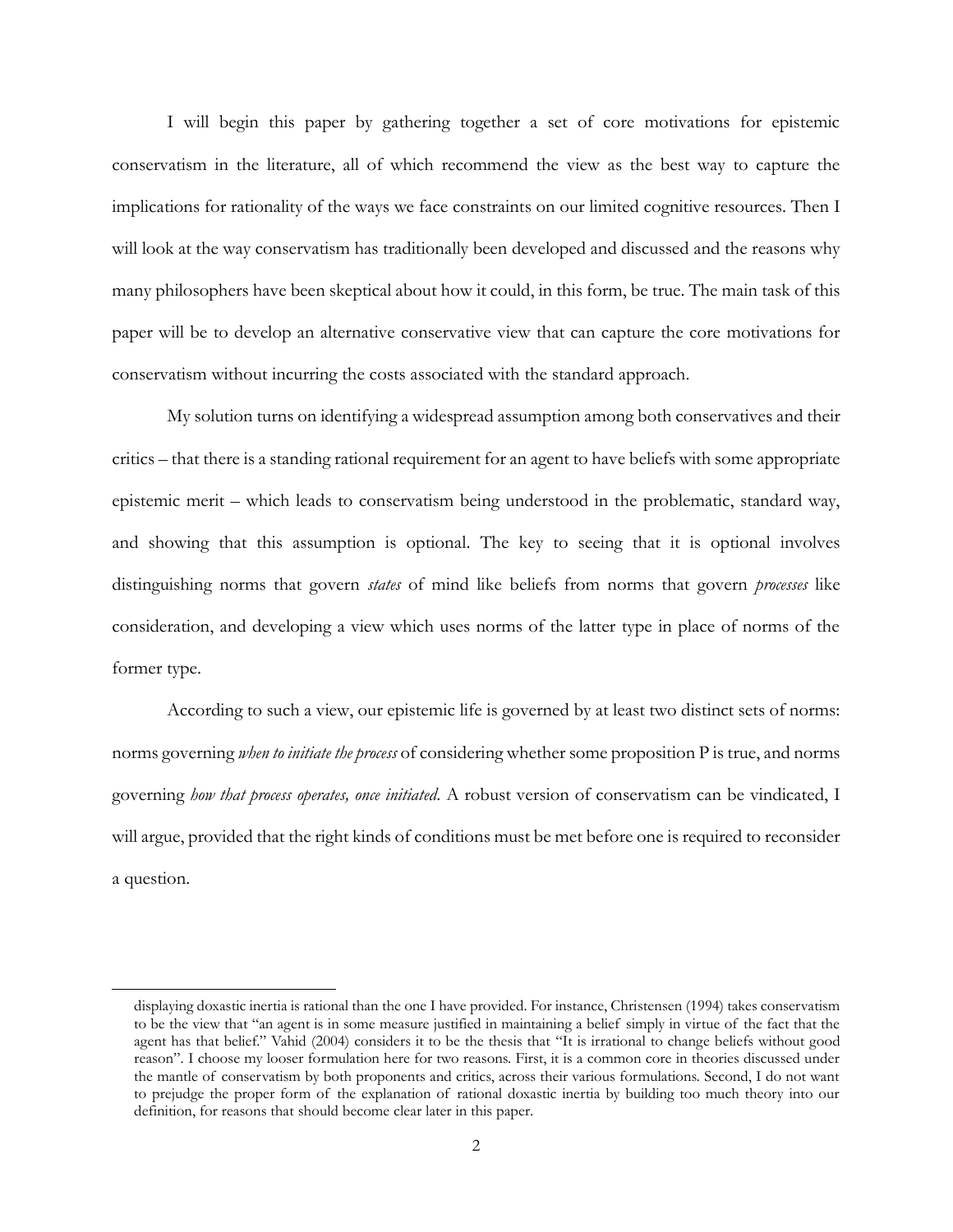I will show that the resultant *dynamic* conservatism a) better captures the canonical motivations for conservatism than the standard view, b) is consistent with an attractive principle about the epistemic supremacy of evidence that the standard view must reject, and c) has special resources that allow it to sidestep the major objections and worries raised against conservatism.

#### **1.1 - The Canonical Virtues of Conservatism**

That one's evidence matters for determining rational epistemic behavior is denied by no one. That anything else matters, on the other hand, is far from clear. The conservative thesis in particular, that the *mere fact that one already believes the proposition in question* matters, is a surprising one. We have names for people who obdurately resist changing their minds, none of them flattering. We call them (out of earshot, if we are polite) dogmatic, pigheaded, and, indeed, irrational. Conservatives are not committed to licensing the most unpalatable instances of such behavior, but it is easy to conclude that milder cases are simply less extreme failures of the same kind. So it will be important to survey the reasons many have found conservatism attractive, both to feel the force of such a counterintuitive claim and so that we may move forward with a sense of the degree and type of rational inertia the conservative must license in order to secure the advantages that motivate their view.

#### **1.2 - Cognitive Costs**

In this paper, I'll focus on two purported virtues of conservatism. The first, defended in Lycan (1988), emerges from the observation that changing ones' mind involves *cognitive costs*. A rational agent with limited cognitive resources, it is claimed, will be responsive to these costs. Since these costs attach to *changes* of mind, they will tend to lead agents who already believe something to continue to believe it. Since conservatism recommends just this sort of behavior, it is argued, the view allows us to be properly sensitive to the costs our cognitive limitations impose on us.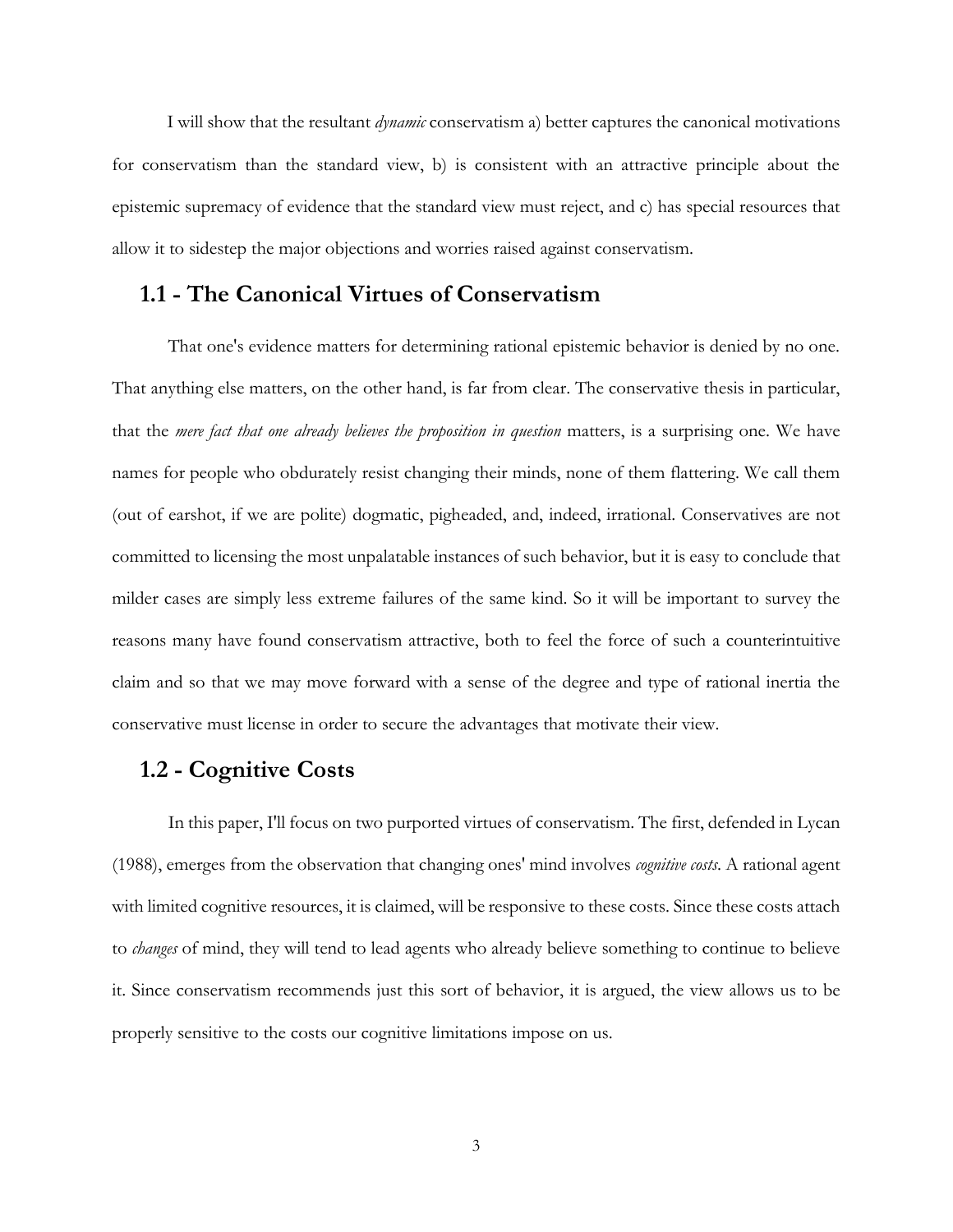# **1.3 - Lost Evidence**

The second virtue, discussed in depth by McGrath (2007), concerns the way conservatism deals with *lost evidence*. Because we are forgetful creatures, we do not always remember the reasons for which we formed a belief. But intuitively, we are rational in continuing to believe things we learned as children even if we no longer remember our grounds. What can explain our rationality in maintaining these beliefs?

According to an *evidentialist* view about memorial justification, like the one defended by Christensen (1994), we are rational because despite losing our original evidence, we now possess some new, independent evidential grounds for our belief.

But what is the nature of these grounds? It does not seem plausible that the grounds could be some sort of quasi-perceptual experience, for there is no distinctive memorial phenomenology we undergo throughout the period we maintain our belief. Neither, on reflection, does it seem right to say that we are rational on the basis of our own past trustworthiness. For there may be agents, like children, who do not even have sophisticated second order beliefs about such things, and they too are intuitively rational in their remembrances.<sup>3</sup>

Furthermore, even when such a justification is *available* to the agent, it cannot make the agent rational unless the agent's actual belief is in some way *based* on that justification. And it is doubtful that agents in cases of forgotten evidence typically base their memorial beliefs on relatively sophisticated considerations about the reliability of their past selves. These were not, after all, part of their basis when they formed the belief, and they have never reconsidered the question in a way we would expect to add to their grounds. If they were to *question* their belief, then they might be able to *use* evidence about their past reliability to reaffirm it, by incorporating those considerations into our grounds. But

 $\overline{a}$ 

<sup>3</sup> See McGrath (2007) who also raises the preceding points.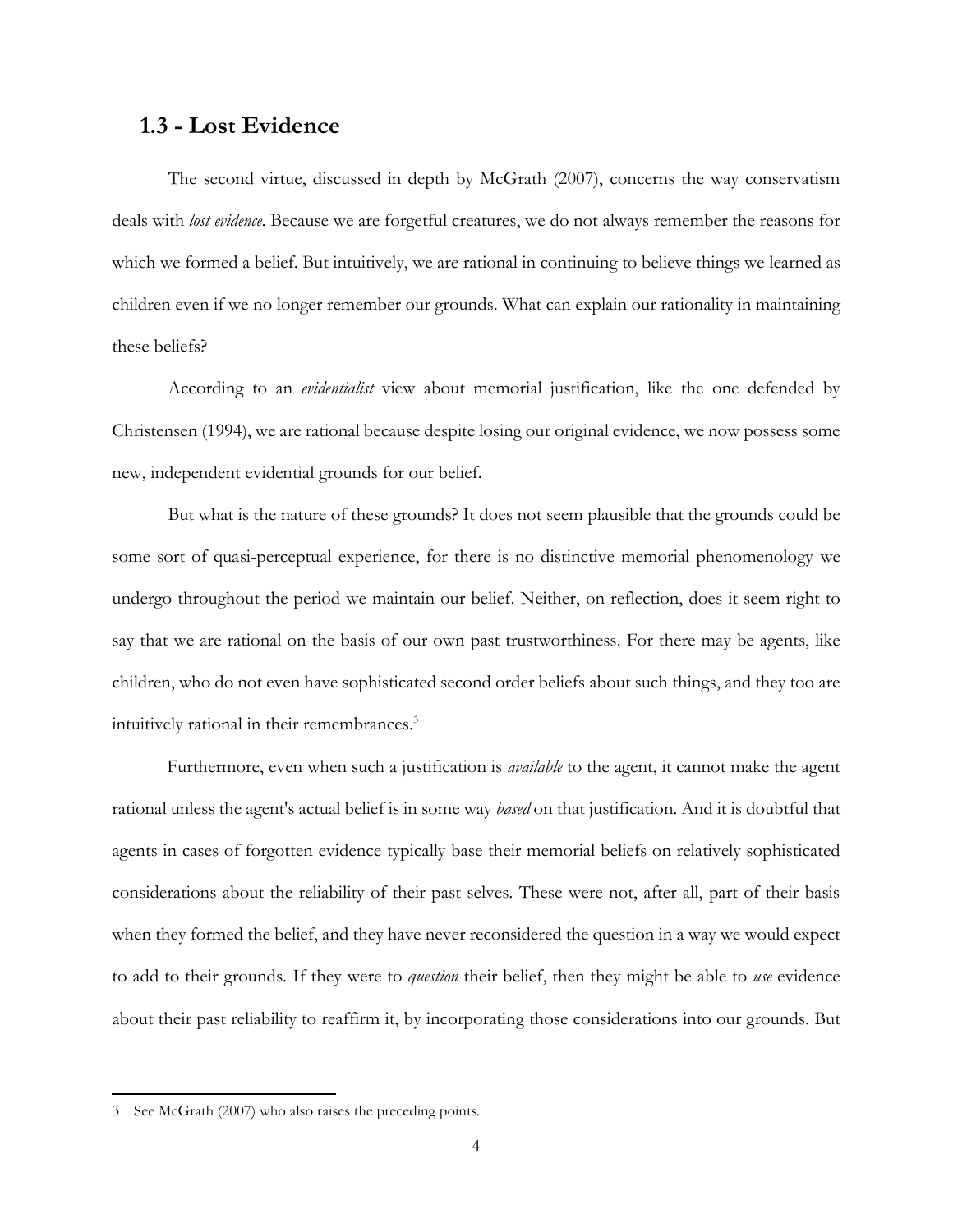this would not tell us why they were rational all the way up until that point. So even if such evidence was sufficient for maintaining a belief, this kind of view could only tell us at best why it is rational for agents who *have* such evidence to *actively reaffirm* a belief once questioned about it. It would not explain why agents are rational to *passively* hold onto those beliefs when we have not yet used that kind of evidence to form or reaffirm them.<sup>4</sup>

An alternative to evidentialism called *preservationism* (Burge 1997, 2003) holds that our beliefs inherit the epistemic credit they had when we originally formed them. But for ancient evidence to reach forward and do work on our rationality today is an odd sort of epistemic action at a distance. More sharply, it is natural to think that part of what distinguishes rationality from externalist phenomena like knowledge is that your rational responsibilities are constrained by what is available to you and your success or failure by rational standards does not depend on things that are beyond your ken. The evidence possessed by our childhood selves, however, is not now available to us any more than that of a distant stranger and thus cannot bear on our current rationality. If preservationism were correct, then two agents who are identical but for their distant histories, who currently have the exact same information and experiences, will nevertheless differ in whether it makes rational sense *now* for them to hold a given belief, purely due to facts about their remote history to which neither has any access. This is intuitively the wrong result.

Conservatism, McGrath argues, promises to capture our commonsense judgments about the rationality of memorial belief without running into the problems faced by the views just discussed. The conservative suggests that the mere fact that one already believes something can affect the rationality of continuing to believe it, even when the other evidence alone is not sufficient. If this pressure towards doxastic inertia is strong enough, we can secure rationality in cases of memory without appealing to other evidence at all, and therefore without choosing between implausible

 $\overline{a}$ 

<sup>4</sup> We will return to the distinction between passive and active inertia of beliefs in section 5.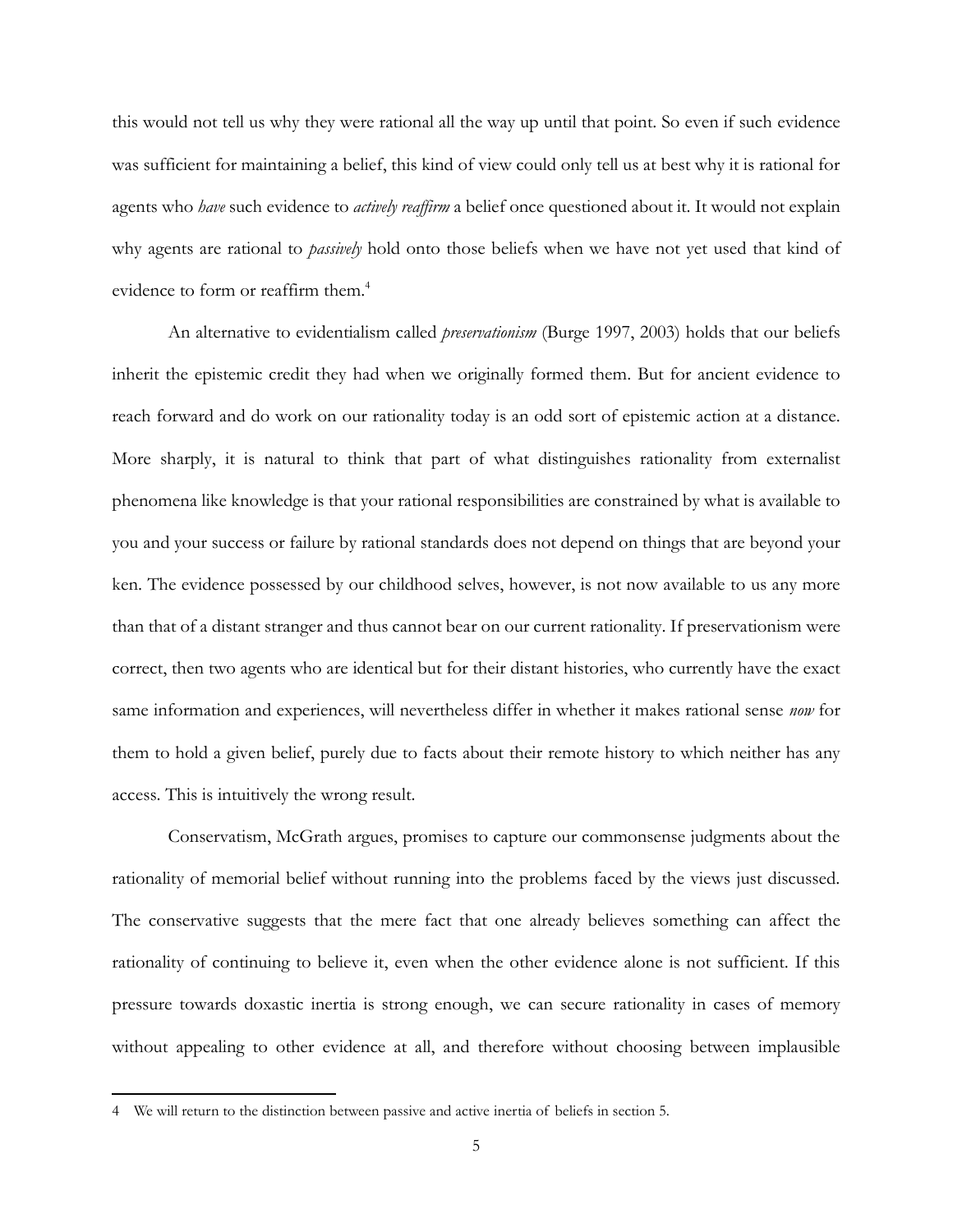candidates for our evidential basis in our current perspective, as the evidentialist is forced to do, or in our remote and inaccessible past, as the preservationist is forced to do.

The leakiness of our memory, moreover, is not a mere misfortune. Since our minds have limited storage, Harman (1986) argues, we must be selective about which beliefs to keep around, which to allow to be forgotten, and which evidential relations between beliefs to track. A rational agent will *avoid mental clutter.* Often, the beliefs we consult in forming a conclusion are less important than the conclusion itself, like a ladder that may be thrown away after it has done its work. All that work, however, will have been for naught if the agent is required to drop the belief as soon as she loses her evidential justification for it. Respecting the need for clutter avoidance, then, requires allowing the beliefs of rational agents to outlast the evidence for them. In light of our limited storage, our forgetting of evidence is not a bug but a feature.

I will call the advantages conservatism has in treating these two subjects – the cognitive costs of belief revision and cases of lost evidence – the *canonical virtues* of the conservative view*.* I do not mean to suggest that they are the only reasons one might be attracted to conservatism. But they are widespread, cited by almost everyone who has defended a conservative view.<sup>5</sup> Moreover, they form an interesting class. They are concerned with the ways we are *cognitively limited* – in the first case, by the fact that changing our beliefs is costly, and in the second case, by the fact that our memories are both finite and leaky. In this paper, I will be interested only in forms of conservatism which can capture the canonical virtues.<sup>6</sup>

l

<sup>5</sup> Harman (1986), Lycan (1988), McGrath (2007), McCain (2008), and Poston (2012) are a sample, all of whom appeal to the canonical virtues.

<sup>6</sup> It is for this reason that I will not consider standard Bayesian accounts of rational credence, which might understandably be labeled a kind of conservative picture. Such views have quite different motivations than the ones I am concerned with here. Because of the strict demands of probabilistic coherence they place on our credences, they are in a particularly poor position to reflect sensitivity to our cognitive limitations. Nevertheless, he view I consider on page 16 is in important ways structurally analogous to the Bayesian view.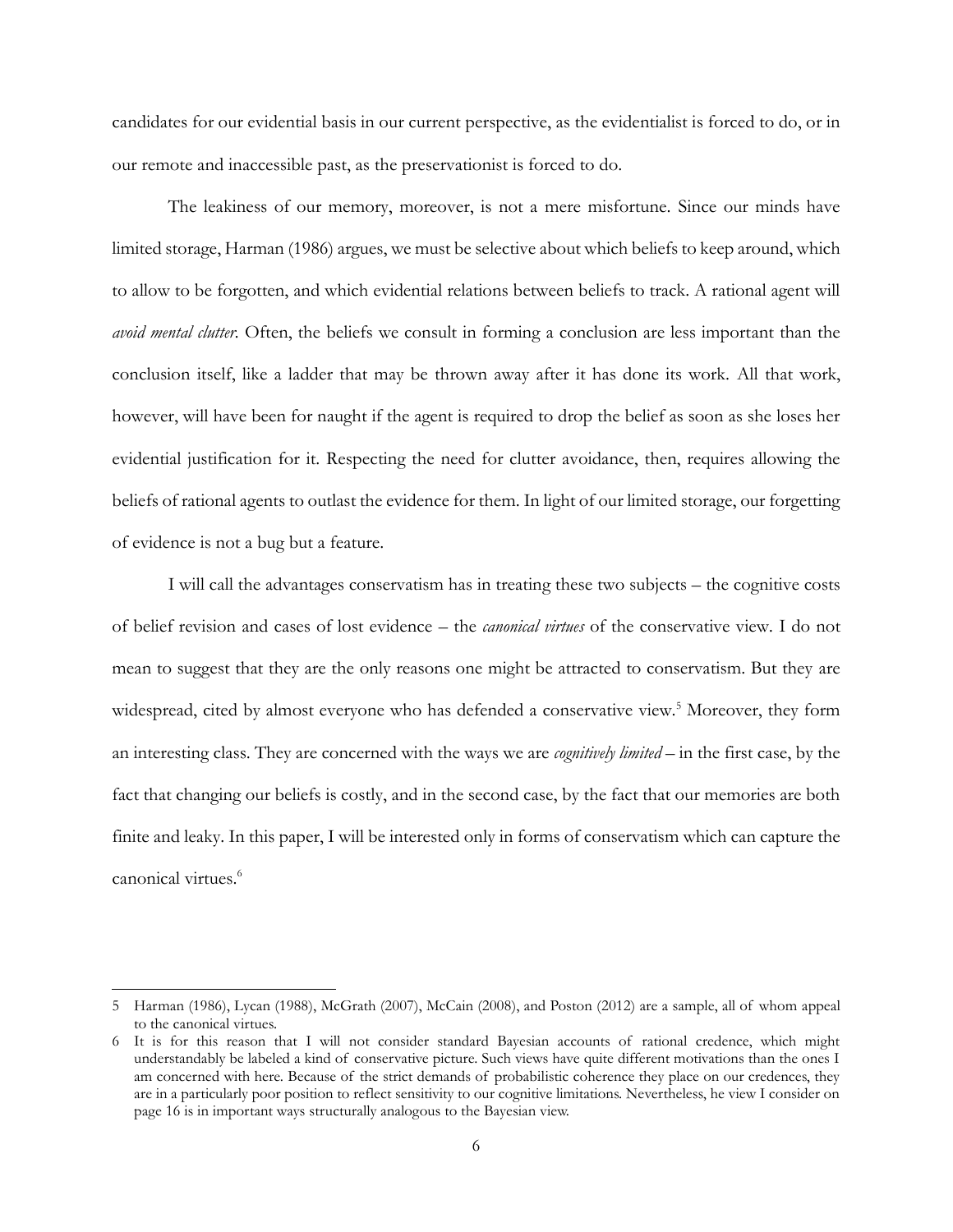Some authors have suggested that in addition to what I call the canonical virtues, conservatism could help solve general problems of skepticism (Sklar 1975, Lycan 1988, McCain 2008, Poston 2014). I will briefly discuss this motivation later in the paper, but I warn the reader in advance that if they are looking for a response to the skeptic, they will not find it in the view I endorse. If you are disappointed, read this paper as an argument that it's useful to distinguish two sets of putative epistemological advantages of conservatism which need not go together, and therefore that those who want to use conservatism for extremely ambitious philosophical payoffs should be wary of appealing to its more mundane advantages in order to motivate the view.

#### **2.1 - Standard Conservatism and its Costs**

Individual conservative accounts can be distinguished by their explanation of why doxastic inertia is rational. Although they differ significantly in their details, many writers on both sides of the topic seem to assume, explicitly or implicitly, that the explanation of rational inertia takes a certain form. Their characterization of conservatism suggests that there is rational pressure in favor of holding on to your beliefs because the fact that you already believe something confers some sort of epistemic merit on your belief – or as I will put it, contributes to it being epistemically *worth believing*, in a distinctly non-evidential way.

**Standard Conservatism***:* The mere fact that one already believes P can positively affect whether P is worth believing in a non-evidential way.

Different views formulated along the standard line may take different stances on the exact contribution that the existing belief that P makes – providing a reason for (Adler 1996, Crook 2000), justifying (McCain 2008), or granting prima facie rationality to (McGrath 2007). "Worth believing" is meant to be neutral between these, and I do not mean, by lumping them together, to suggest that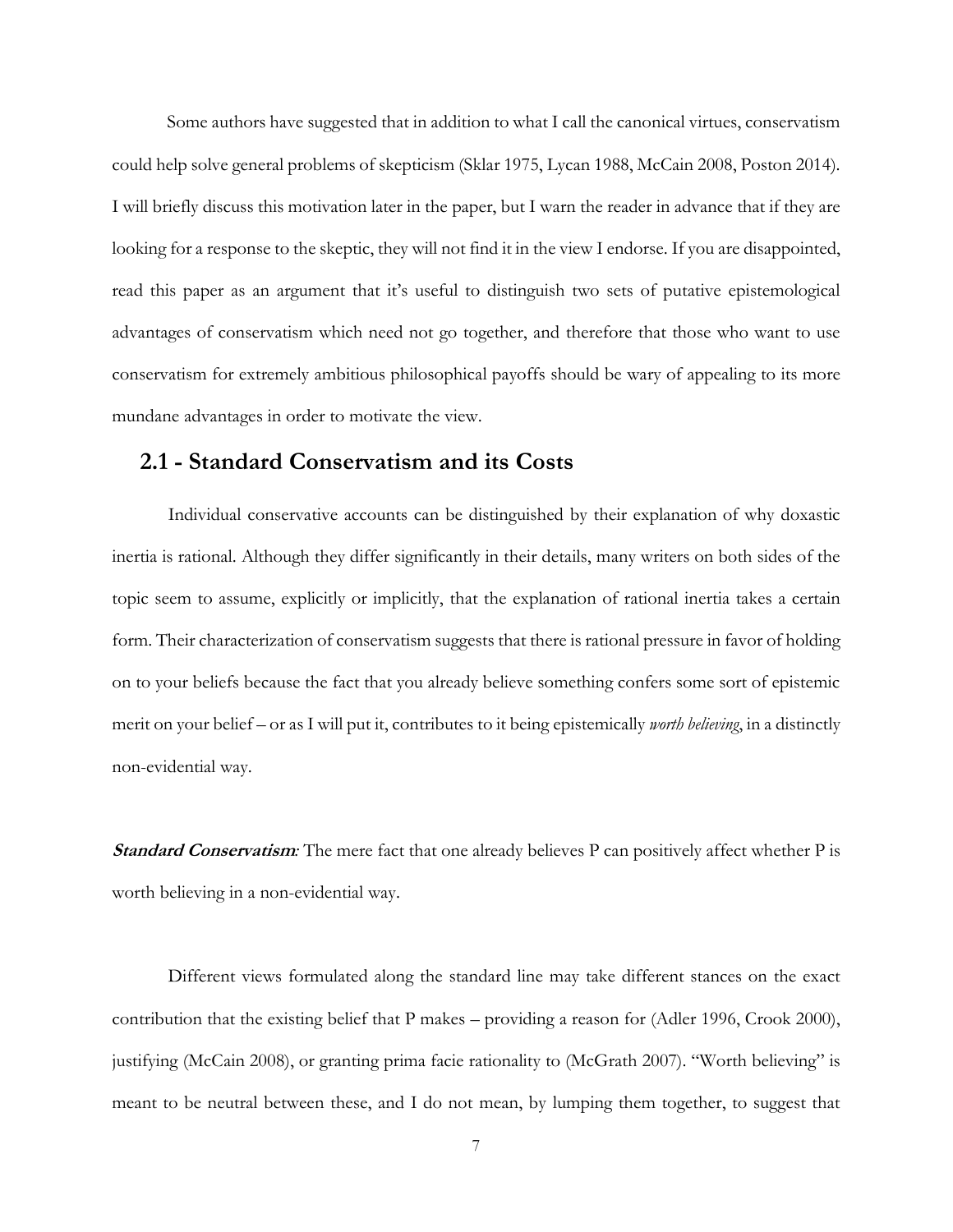there are no important contrasts to be made between views depending on which of these relations is treated as the relevant one. But all of them suggest that the mere fact that one holds a belief contributes some epistemic merit to it. The qualification that this contribution is distinct from that of the evidence serves to differentiate the view from run-of-the-mill evidentialism, though a view on which existing belief is evidence of a special kind might count as distinctively conservative. We will examine the prospects of such a view later in the paper as an alternative to the standard approach.

It may be that some of the authors who have formulated conservatism along standard lines are not ultimately committed to understanding their view in this way. And others have simply not been clear or consistent about what form of conservatism they intend to discuss. <sup>7</sup> But this way of understanding the view is widespread enough that it has become a common currency between conservatives and their critics, and as I will argue, this is not without consequence.

I will save a diagnosis of the prevalence of this approach for later in this paper. Ultimately, my goal is to develop an alternative model of conservatism. But why should a conservative look elsewhere, if the standard view is such a natural approach? In the following two sections, I will discuss the costs that one incurs by accepting the standard model.

### **2.2 - The Evidence Restriction**

l

The first major cost of the standard conservative thesis is that it directly conflicts with a plausible principle we may call the *evidence restriction.*

<sup>7</sup> Harman (1986) sometimes seems to characterize conservatism in a way that implies the standard view, for instance, as involving the claim that propositions "acquire justification simply by being believed" (pg. 30), elsewhere in a way that does not (pg. 46). McGrath (2007) recognizes that conservatism could be formulated in a non-standard way (pg. 2), but proceeds under the assumption that these would be equivalent.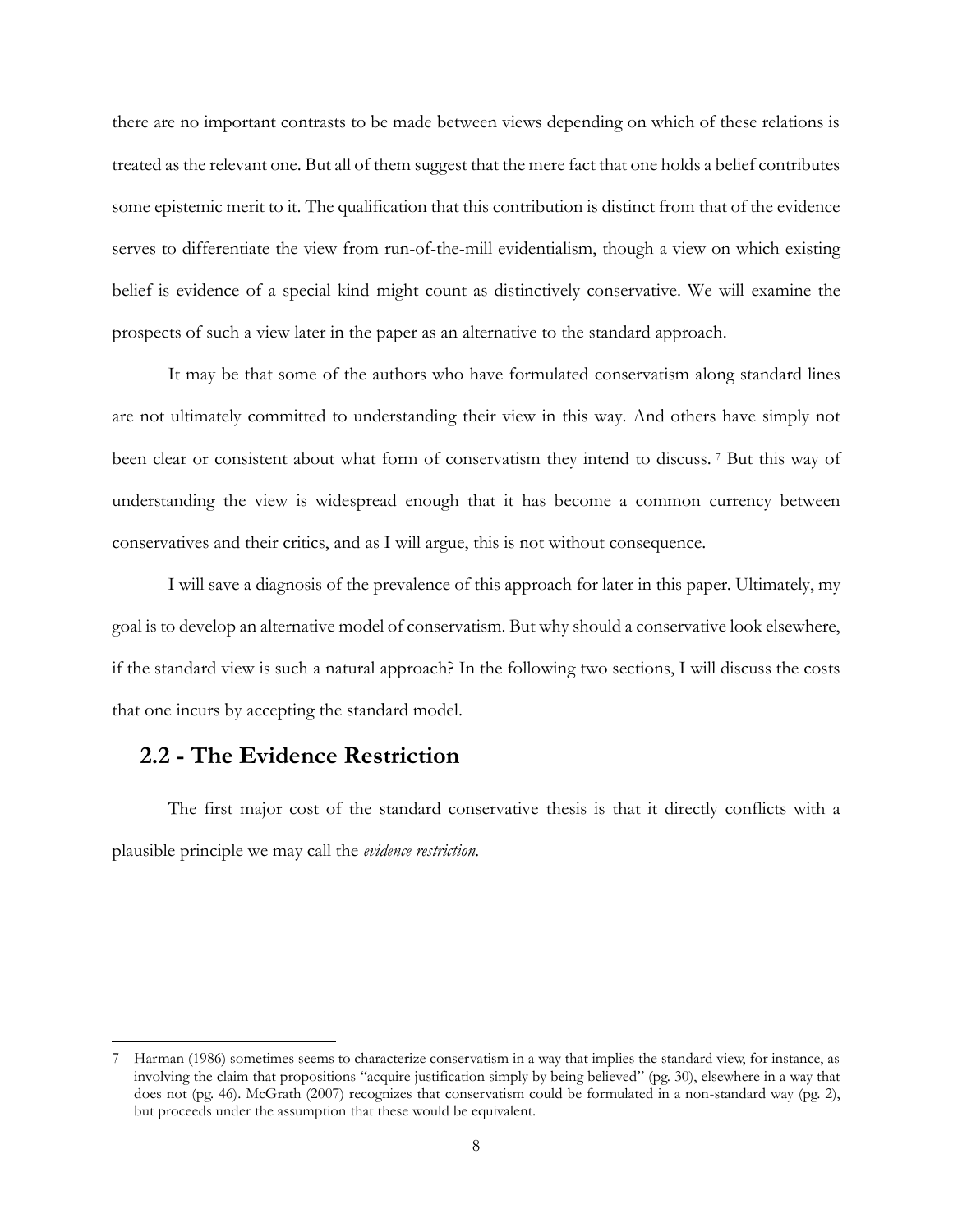**Evidence restriction (ER)**: The only considerations that, from the perspective of epistemic rationality, contribute to P's being worth believing are *evidential* – they bear positively on the belief's truth.

I will argue later in this paper for a kind of conservatism that is consistent with ER. But first, it is important to say a little about why we should take the evidence restriction seriously. After all, we have just been presented with a battalion of arguments in favor of conservatism. If the most natural accounts of conservatism are in tension with ER, one might think, so much the worse for the latter. But I do not think we can afford to be quite so cavalier.

First, we may note that the evidence restriction has more surface plausibility than conservatism, which is a rather counterintuitive view. More importantly, however, ER can be motivated by reflection on cases where agents believe for manifestly pragmatic reasons. Suppose you are offered a million dollars to believe that the next election will be won by the incumbent. There is, perhaps, *some* sense in which the offer counts in favor of the belief or makes the belief worth having. But the nigh-universal response to this case is that considerations like the promise of money, or the threat of torture, do not count in favor of a belief in the right way for epistemic rationality. An agent who formed a belief in response to such considerations might be admirable from a practical standpoint, but they would violate their distinctly epistemic responsibilities. And a natural thought further identifies just *why* such considerations do not make an epistemic contribution: what distinguishes epistemic requirements from requirements of other sorts is precisely their concern with truth and falsehood. The fact that I will receive money for believing something does not bear in any way on whether that belief is true, and for that reason does not make the proposition worth believing from the epistemic standpoint. Since those considerations which are connected in this way with truth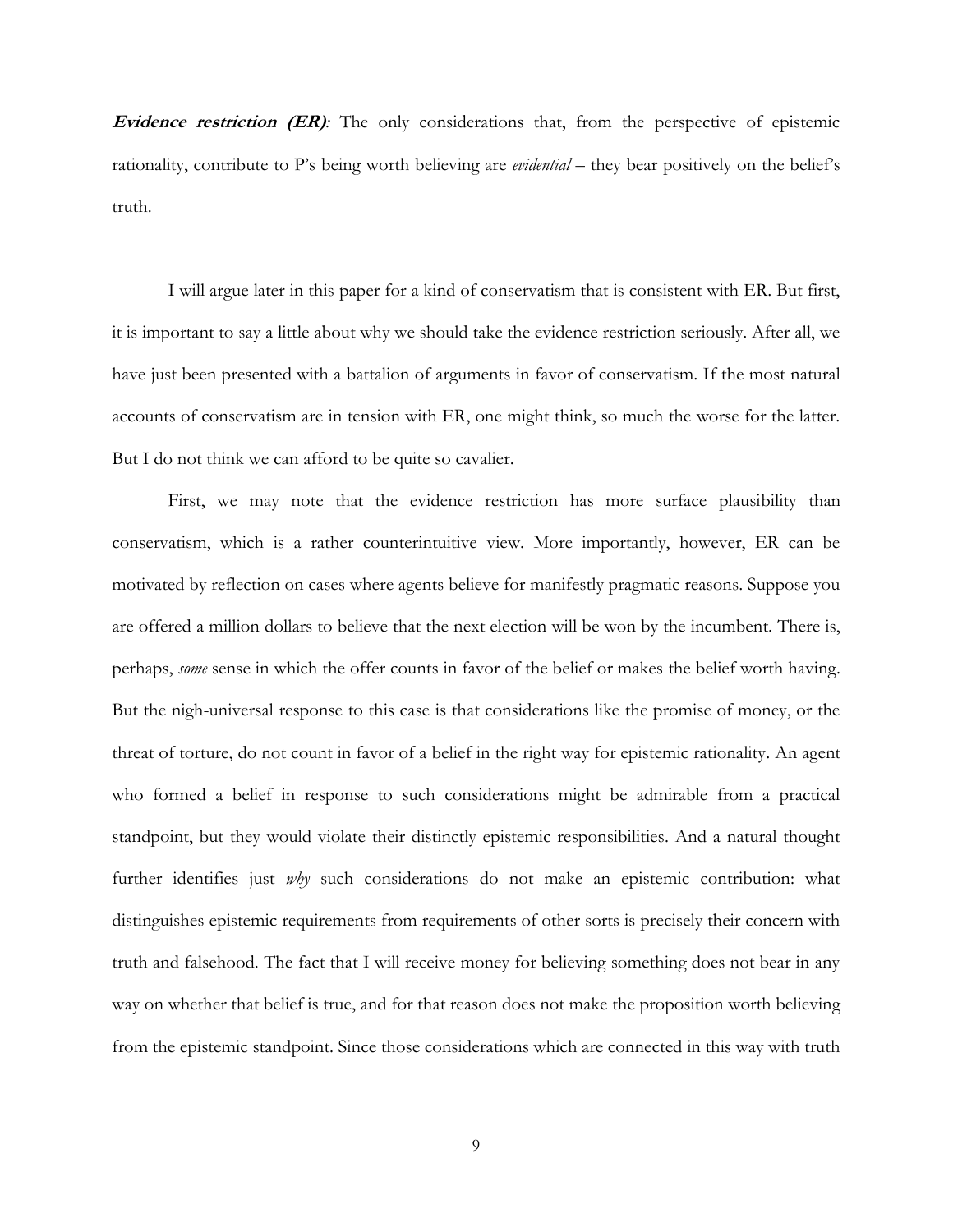and falsehood are just what I am calling evidence, the evidence restriction is implicit in this natural explanation of the epistemic inefficacy of threats and rewards.

It is worth noting that the evidence restriction is both weaker than a view that many philosophers have found plausible and stronger than what one needs to generate a worry for standard conservatism from a similar direction. It is weaker than the view we might call *pure evidentialism*, according to which an agent's epistemic rationality supervenes entirely on their evidence. To get that stronger view, we would have to add a bridge principle from beliefworthiness to rationality of the sort I will go on to reject. Indeed, the view I defend in this paper is one way to accommodate ER while rejecting pure evidentialism. So those skeptical of pure evidentialism should not for that reason alone reject ER. And even if one is unsure of ER, it would be enough to raise doubts about standard conservatism if *the mere fact that one believes P* seems like the wrong sort of thing to make P worth believing, whatever other non-evidential factors might plausibly matter.

I do not claim that the considerations here are dispositive. My point is just to emphasize that abandoning ER is a real cost of the view. If there is an alternative picture that could preserve the motivations for conservatism while remaining consistent with ER, it is worth exploring.

# **2.3 - Three Objections to Standard Conservatism**

Besides being inconsistent with ER, conservatism in its standard form has been subjected to several powerful criticisms. In this section, I will survey the three I take to be most threatening, all of which have at various points been raised by David Christensen (1994, 2000), and argue that the responses available to the to the standard conservative either fail or threaten to undermine their ability to secure the canonical virtues.

The first objection concerns our practices of *explicit justification.* When asked to justify our belief, or tell someone why something is worth believing, it is natural to refer to the evidence in favor of that belief. It is intuitively *in*appropriate to cite the fact that you already have that belief, just as it is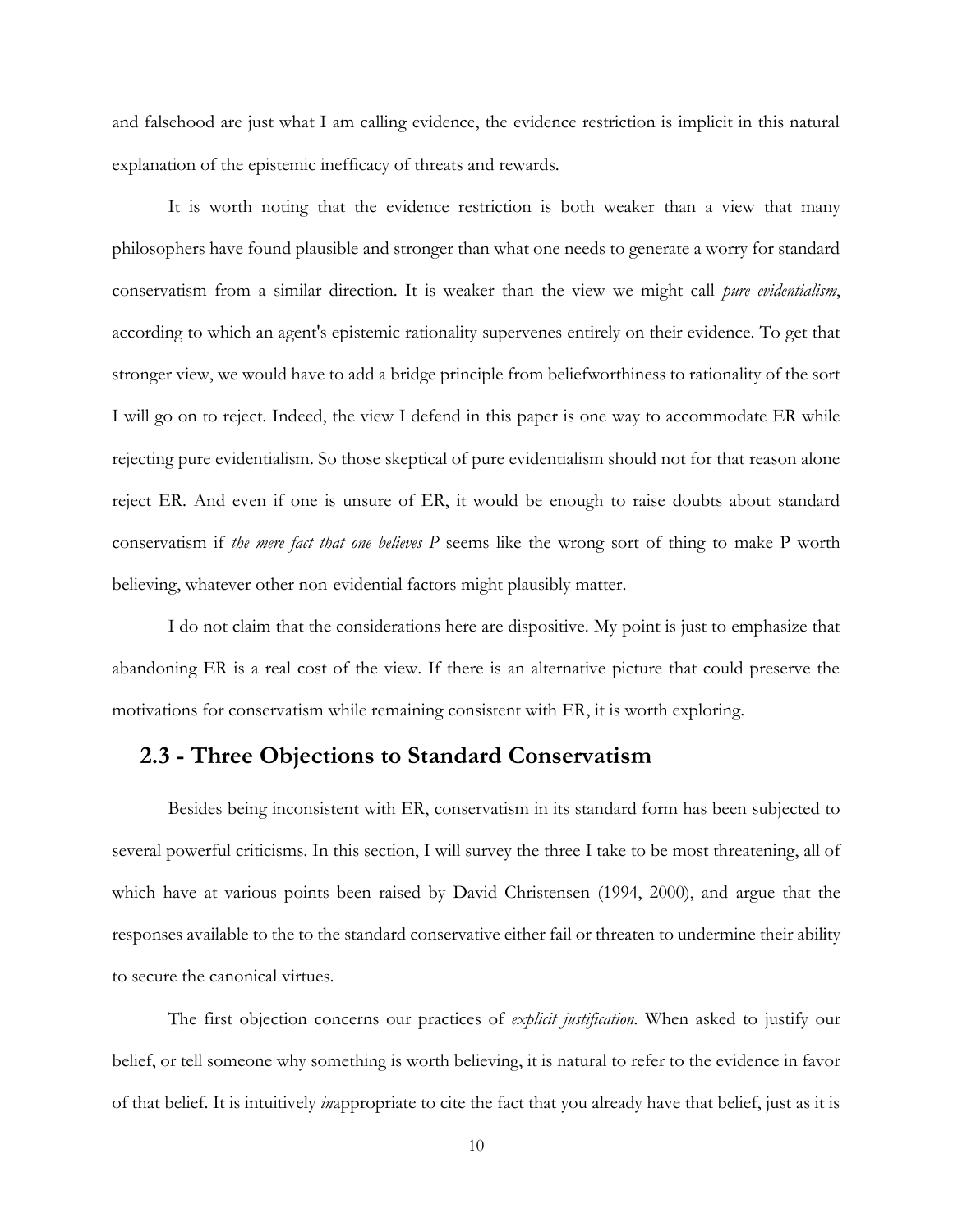inappropriate to cite the fact that someone offered you money to believe it. This objection cuts most sharply against the kind of standard conservative<sup>8</sup> who takes ones' current belief to provide a *reason* for continued belief, since reasons are paradigmatically the sort of thing one lists to others when justifying oneself or weighs explicitly in deliberation. But any standard conservative thinks that current belief confers *some* sort of epistemic merit on continued belief. And yet there does not seem to be a natural context where "because I already believe it" is appropriate as an answer to a question like "what justifies your belief?", "Why should you believe that?" "What are your reasons for believing that?" or "What makes that the right thing for you to believe?" Neither does this sort of consideration seem to come up when we are deliberating privately about what to believe. As long as we take the considerations that we are willing to cite in favor of our beliefs as at least a presumptive guide to the considerations which in fact count in favor of them, this gives us reason to be skeptical of standard conservatism.

In response, the standard conservative may try to appeal to pragmatic considerations to explain why such appeals are infelicitous. Poston (2012) suggests, for instance, that in normal contexts of justification, citing a consideration implicates pragmatically, though does not literally convey, that it is a special piece of evidence. But pragmatic implicatures are typically *cancellable* – when we make explicit in our utterance that we do not mean to suggest the content that would otherwise be implicated, the implication disappears. However, adding "I don't mean to imply that this is evidence, but..." to assertions like "the fact that I already believe it justifies my believing it" does not seem to render them any more acceptable. Such citation sounds bizarre however it is qualified. So it fails the standard test for pragmatic implicature. Furthermore, even if dialectical norms of conversational implicature could explain why it seems inappropriate to say things *to others* that, on the standard conservative model, are

 $\overline{a}$ 

<sup>8</sup> See Adler (1996), Crook (2000).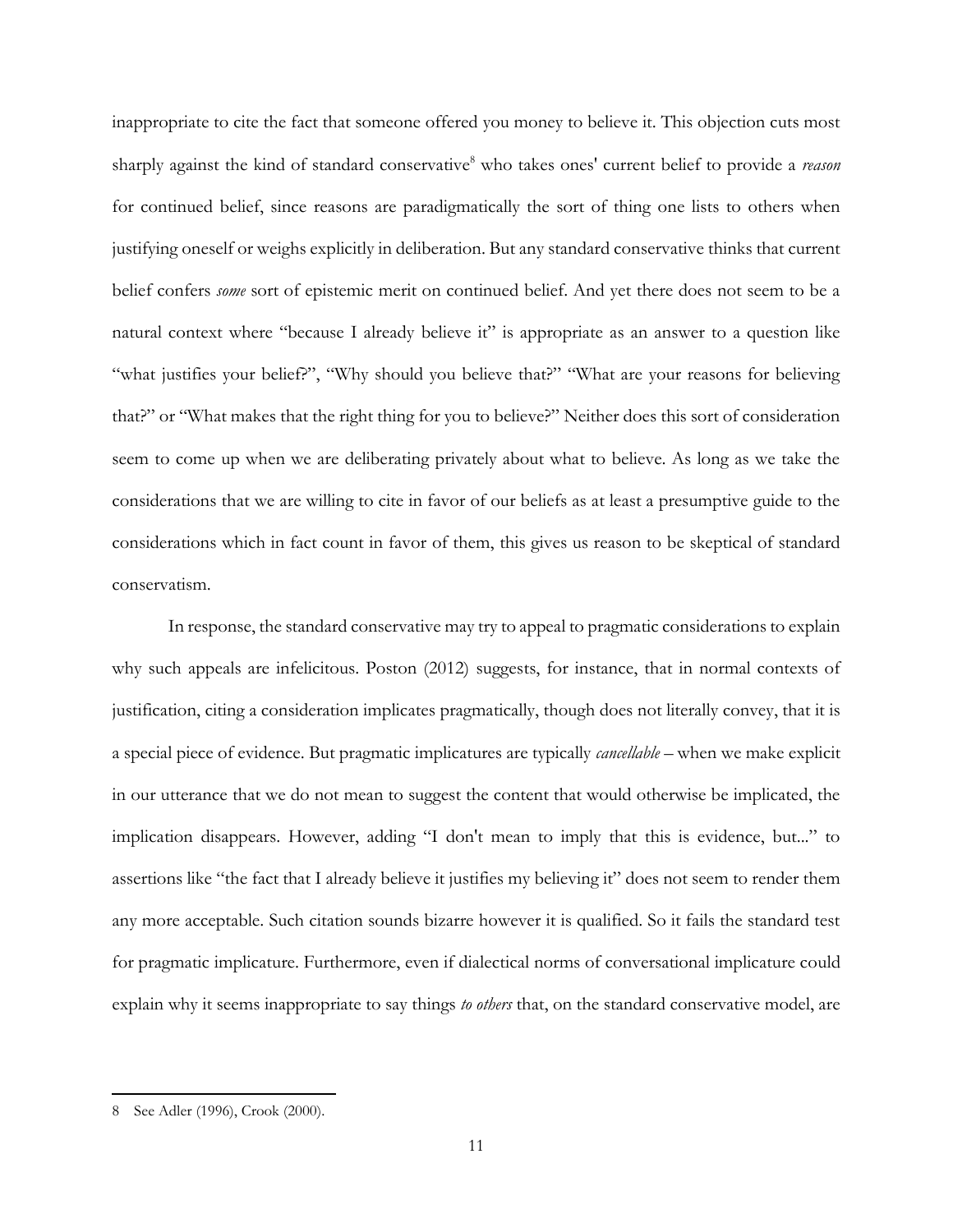strictly true, they don't explain why in purely first-personal contexts, when we are merely thinking *to ourselves*, it still seems wrong to consider mere belief in P among our reasons or justifiers for P.

The second worry is that standard conservatism seems to license a kind of objectionable bootstrapping.<sup>9</sup> The conservative holds that some beliefs that it would not be rational to form from scratch given ones' evidence are rational to maintain if one already has them. But suppose that an agent who doesn't have sufficient evidence to form a belief goes ahead and forms it anyway. Now, in addition to their evidence in favor of that belief, they may add to the considerations favoring it the fact that they already believe it, heightening its epistemic merit and, in marginal cases, making it rational for them to keep believing it. But forming a belief irrationally seems like an illegitimate way to give that belief an epistemic boost.

Some conservatives (McCain 2008, Poston 2014) respond by proposing limitations on the conditions under which mere belief provides its epistemic boost. Ted Poston (2014, Ch. 2), for instance, limits the contribution of mere belief to cases of empty symmetrical evidence – when there is no evidence one way or the other about P. The most objectionable kinds of bootstrapping, where one might bootstrap oneself into believing *against* the evidence, could thereby be avoided.

One worry about this kind of move is that such constraints can look ad hoc. If mere belief can contribute to epistemic merit, why would this contribution vanish in precisely these cases? More importantly, however, there is a tension between this strategy and one of our canonical motivations for conservatism. Note that once a belief has been formed on insufficient evidence, the agent is in the same subjective situation as one who formed a belief rationally and then lost track of the evidence for it. It was supposed to be a virtue of the conservative view that it could allow us to hold on to our beliefs in cases of that sort. Since there is this symmetry between cases of irrational belief formation

 $\overline{\phantom{a}}$ 

<sup>9</sup> More discussion of bootstrapping and epistemic conservatism can be found in Foley (1983), Feldman (2003), and Fumerton (2007).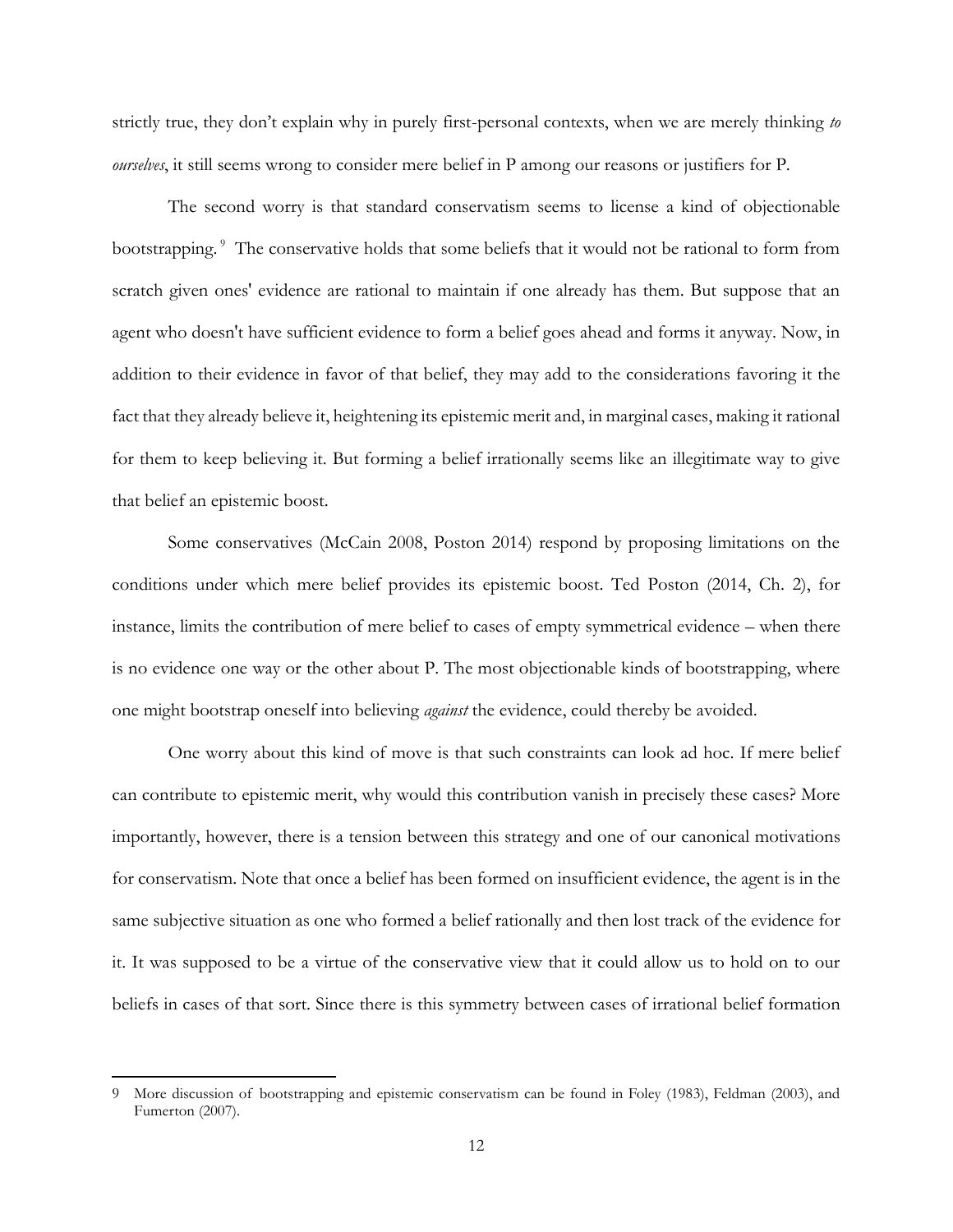and cases of forgotten evidence, however, the very feature of standard conservatism which let it explain rationality in cases of forgotten evidence commits it to bootstrapping poorly formed beliefs. Poston's suggestion may avoid the worst sorts of bootstrapping, but only by limiting justified cases of lost evidence to exceedingly rare instances where we end up with no evidence once way or another. In general, placing conditions on the contribution of mere belief substantially limits bootstrapping at the cost of equally substantially surrendering the cases of lost evidence conservatism promised to explain.

Finally, standard conservatism is accused of violating demands of *epistemic impartiality*. Impartiality demands that we not treat our own beliefs as special, from an epistemic point of view, compared to the beliefs of others, merely because they belong to us. It is fine to regard one's own beliefs as special if, for instance, one takes oneself to be in a better epistemic position than other people. To do so *merely* because they're one's own, however, looks like epistemic narcissism. But the standard conservative does seem to endorse this kind of asymmetry – the fact that *I* believe something confers some positive status to my continued belief, but the fact that *you* believe something does not. But what's so special about *me* that makes my current opinions worth emulating?

McGrath (2007) makes the suggestion that we *should* treat the beliefs of others as conferring the same sort of epistemic value on our beliefs as those beliefs confer upon themselves, by taking the epistemic contribution of mere belief to parallel that of testimony. The mere fact that others believe something can, on such a view, justify our accepting it. But there are reasons to worry about this move. First, if the role of our beliefs in justifying themselves is to match that of testimony, and conservatism is to survive as distinct from ordinary evidentialism, then a proponent of this strategy must commit to a view on which testimony rationally justifies in a way different in kind from ordinary evidence, since non-conservatives are happy to grant that existing belief can sometimes make that sort of contribution (Christensen 1994). While such a view is by no means obviously wrong, it introduces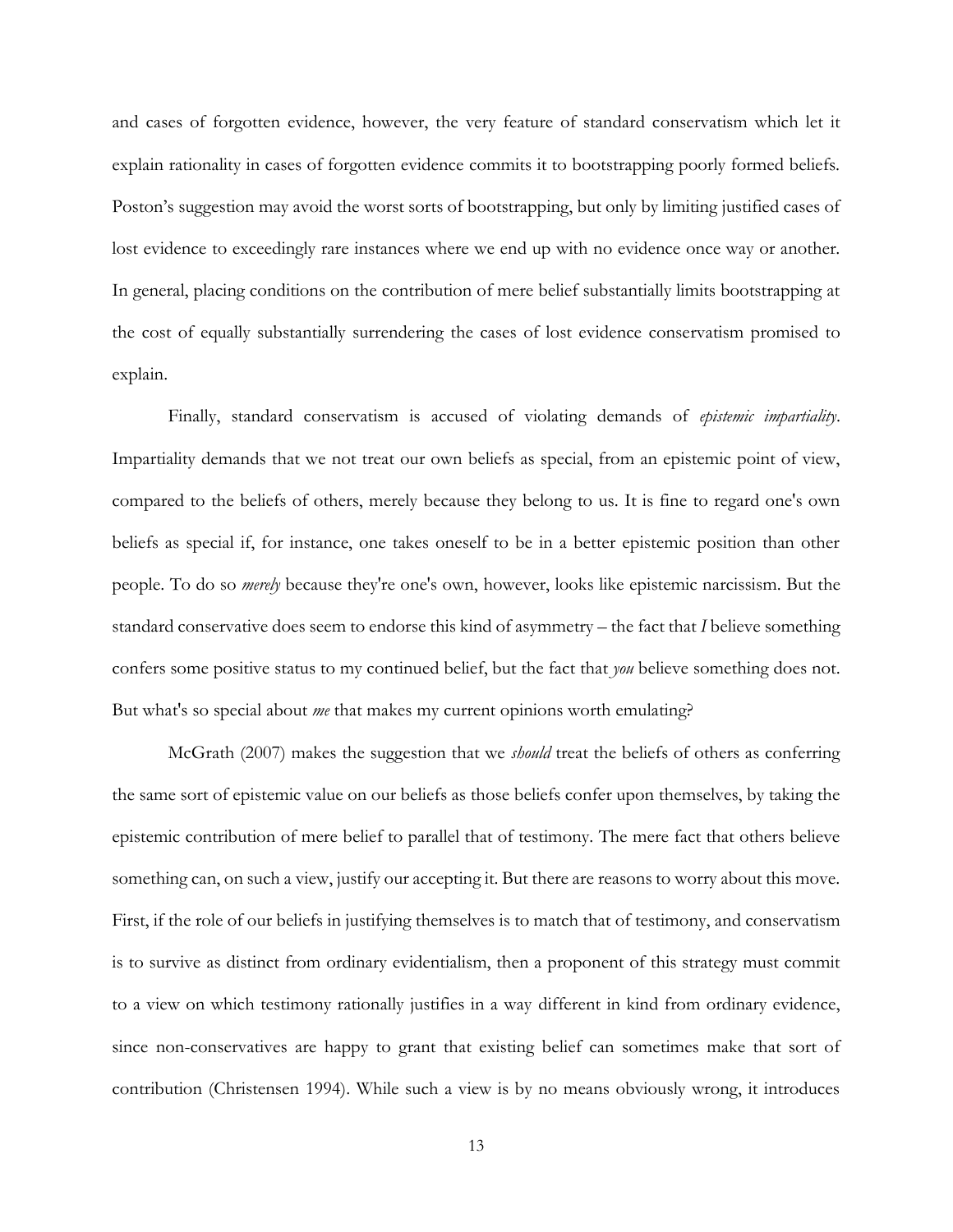additional controversy. Second, unless we accept a preservationist account, which would make conservatism redundant for explaining the rationality of memory, the beliefs of others make us rational in believing things only through our own *beliefs about what others believe*. A fully symmetric approach to conservative justification, then, will say that it is through our *belief that we already believe P*, rather than the mere belief that P itself, that we are rational to continue to believe P. But this is not how conservatives, including McGrath himself, have understood their view, and worries would be raised about cases where we lack the relevant second order beliefs or where we are mistaken about what we believe, since it would suggest that there cannot be conservative justification in such cases. And the need to account for the rationality of memorial belief in cases where second order beliefs are not present was precisely the sort of thing conservatives would like to use as leverage against the *evidentialist* account of memory. If we want to avoid these problems, we will have to commit to at least one striking asymmetry between the way our own belief that P makes continued belief rational and the way someone else's belief that P does, and this puts pressure on the idea that testimony and doxastic inertia are two sides of the same coin.

These objections are, again, not intended to be entirely conclusive. A devoted standard conservative may be willing to take on radical commitments about the pragmatics of justification or the nature of testimony to avoid them, or to make sacrifices to the canonical virtues that give conservatism much of its appeal. But I've tried to argue that the responses will not be cheap or easy, and represent genuine costs of the standard approach.

## **3.1 - State-oriented Worth Believing: A Diagnosis**

Standard conservatism, we have seen, carries serious costs, as it must reject the plausible Evidence Restriction and has no easy reply to a number of forceful objections. If we are attracted by the canonical virtues, then, we have strong reason to look elsewhere. Yet alternatives to the standard model are largely unexplored. In this section, I will try and diagnose why the standard view might have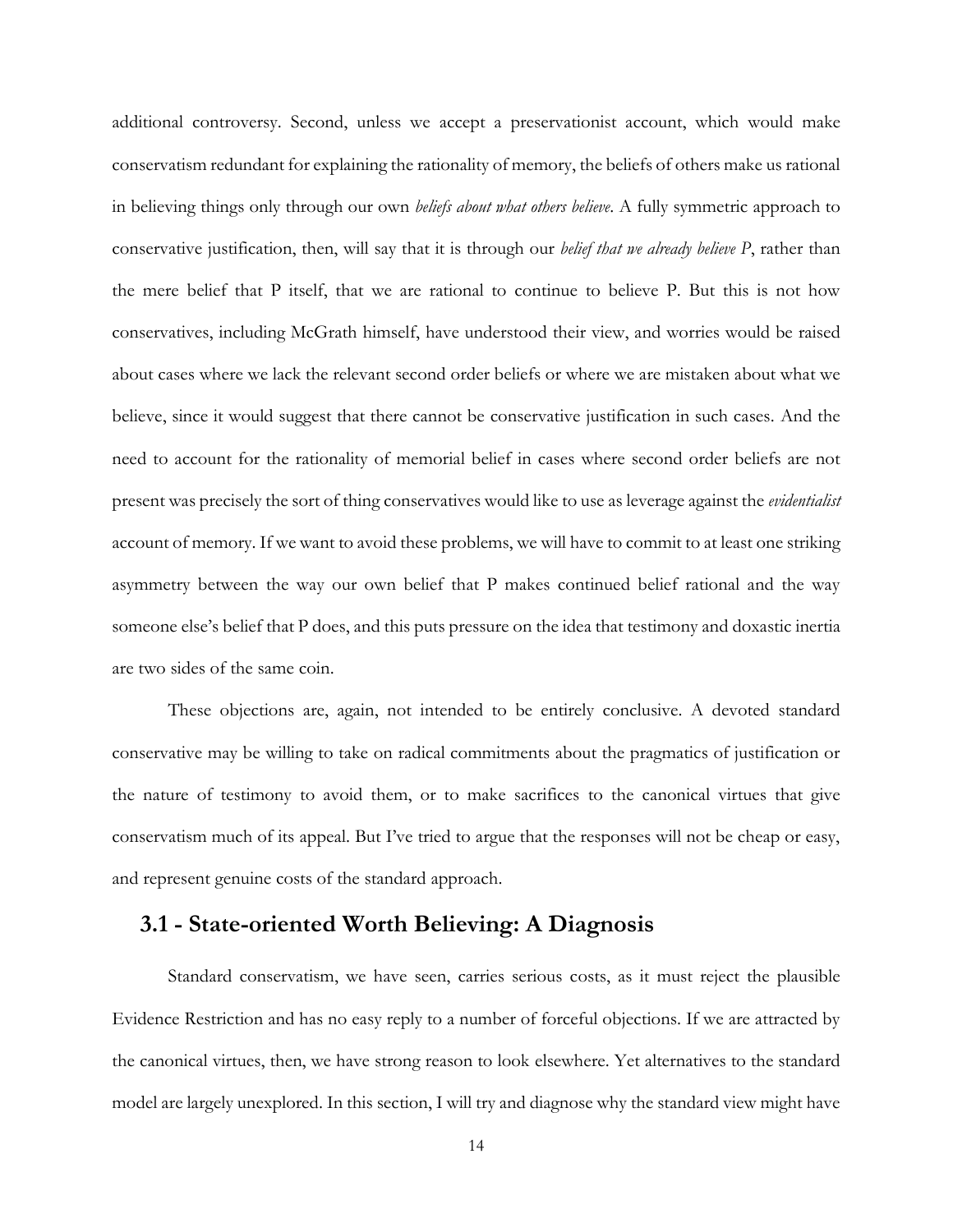seemed the only plausible option for the conservative by identifying a common assumption which provides the basis for an argument for the standard view, and arguing that rejecting other premises is an unattractive option for anyone seeking to secure the canonical virtues.

The standard view is as standard as it is, I suspect, because many philosophers at least implicitly accept a norm to the effect that an agent is irrational for believing something that is not justified or supported by their reasons.<sup>10</sup> These are versions of the norm I will call *State-oriented Worth Believing*, with different conceptions of the conditions of beliefworthiness filled in:

**State-oriented Worth Believing (SWB)**: It is irrational to believe something that is not worth believing (from one's perspective).

This norm has two notable features: it connects an agent's rationality with the considerations bearing on beliefworthiness, and it is *state-oriented* – rendering an agent irrational in virtue of features of the mental states they are in (in particular, the beliefs they have) at individual times. This norm may seem trivial; we will soon see that it is not.

It is only a short jog from this principle to the conclusion that conservatism must take a standard form. Consider the following argument:

P1) **Conservatism***:* The mere fact that one already believes that P can make it rational for one to believe P going forward. That is, there are cases of rational doxastic inertia. P2) **SWB***:* It is irrational to believe something that is not worth believing. P3) In cases of doxastic inertia, if one did not already believe that P, P would not be worth believing.

 $\overline{a}$ 

<sup>10</sup> See e.g. Broome (2007), Way (2009), Lord (2014) for explicit endorsements of principles of this sort.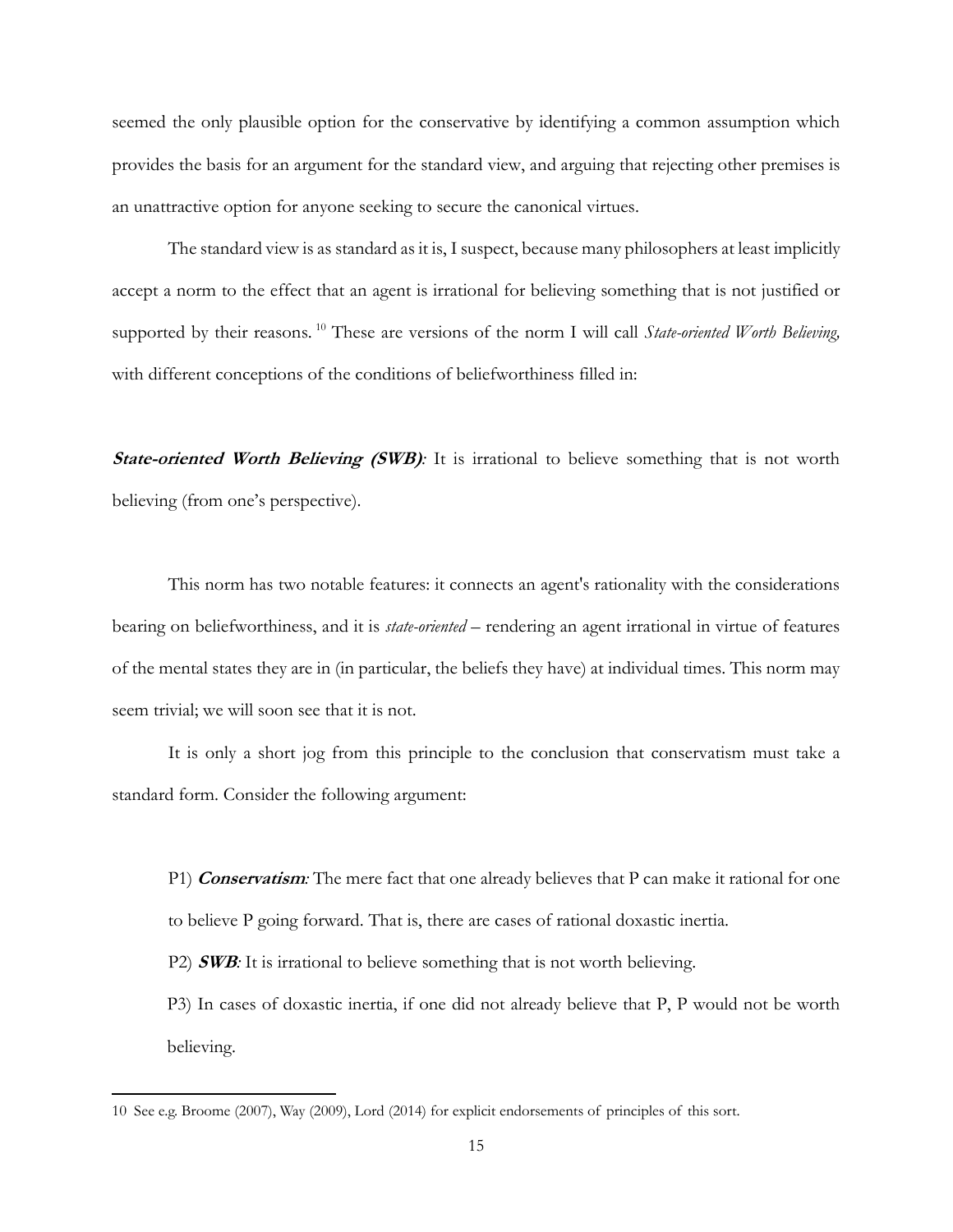P4) (From P1, P2, P3) There are cases where the mere fact that one already believes that P can make P worth believing.

P5) The mere fact that one already believes that P is not evidence that P.

C) (From P4, P5) **Standard Conservatism**: There are cases where the mere fact that one already believes that P non-evidentially makes P worth believing.

There are two ways one might try to resist his line of reasoning from conservatism and SWB to standard conservatism. The first way is to reject P3. This requires claiming that in cases of rational doxastic inertia, the belief would be worth having even if the agent didn't already have it. In order for the view to be *conservative*, though, the fact that one already believes P must *make a difference.* So, such a view would require some independent norm that at least sometimes prohibits one from adopting perfectly worthy beliefs if one does not already have them. But whether or not such a norm is plausible, this sort of conservative view won't be able to capture the canonical virtues we identified for conservatism. This is because in many cases of lost evidence where we are intuitively rational in maintaining our belief, the evidence we have is very meager or nonexistent, and it is singularly implausible that when one has very little or no evidence for P, P could be worth believing on the evidence alone. The reason we do not form beliefs on the basis of little to no evidence is *not* to avoid being inconsistent over time – it's that the evidence *isn't good enough* to warrant it.

The second way is to deny P5, and assert that mere belief is *evidence* for itself. However, when this claim is distinguished from other claims that superficially resemble it, such as that certain *appearances* can be evidence for beliefs with the same content (Huemer 2013), that a *coherent system* of beliefs might justify its members (Elgin 2014), or that beliefs *together with information about our general reliability* can justify themselves (Christensen 1994), it looks rather implausible. In the absence of any reason to think that I'm reliable or that my belief is well-formed, it is doubtful that my belief is evidence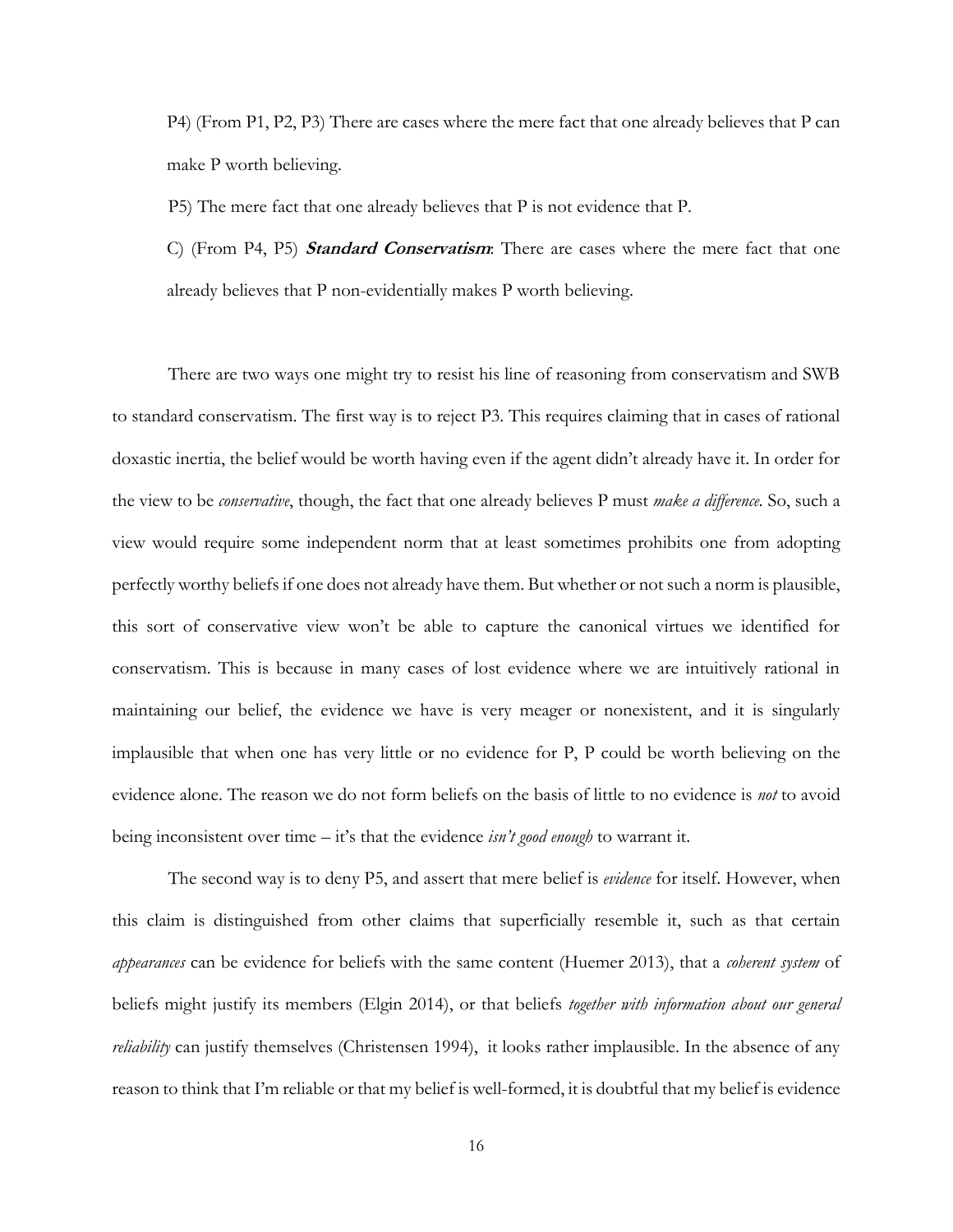at all – we certainly don't cite it as such. If it is, it is plausibly very weak evidence at best. This, again, threatens the view's ability to explain the range of cases of lost evidence we want, which include cases where our current evidence is insufficient by a fairly wide margin. Moreover, this view is in an even poorer position to respond to the first two objections to conservatism than the standard picture, because a) evidence is precisely the sort of thing we'd expect to be dialectically appropriate to cite in explicit justification, and b) the bootstrapping worry is particularly forceful against the view of mere belief as evidence – such a view implies that merely forming a belief is a way of gaining *evidence* for it, which is even more implausible than the claim that merely forming a belief could non-evidentially justify it.

So if SWB is true, we must either reject conservatism (of a form that can capture the canonical virtues) or accept the standard view. This, I propose, is why the standard view is so widely assumed. This is further evidenced by the fact that authors on both sides of the debate often *define* conservatism in a way that presupposes that mere belief must contribute to the belief's epistemic merit to rationalize doxastic inertia, a presupposition that only makes sense if something like SWB is lurking in the background. McCain (2008) and Christensen (1994) both define conservatism as the view that mere belief confers justification, and Poston (2012) identifies it as the claim that characterizes it as "the mere holding of a belief confers some positive epistemic status on its content".

If we want to hold on to the canonical virtues without incurring the standard costs, then, we must reject SWB. Purely on its face, it must be admitted, SWB certainly looks more appealing than conservatism. It may be hard to see how one could even deny it. But both the benefits a robust conservatism can secure and the challenges the standard view faces are considerable. Instead of abandoning conservatism or accepting the standard view, warts and all, then, I want to explore what happens if we take the road less traveled and reject SWB.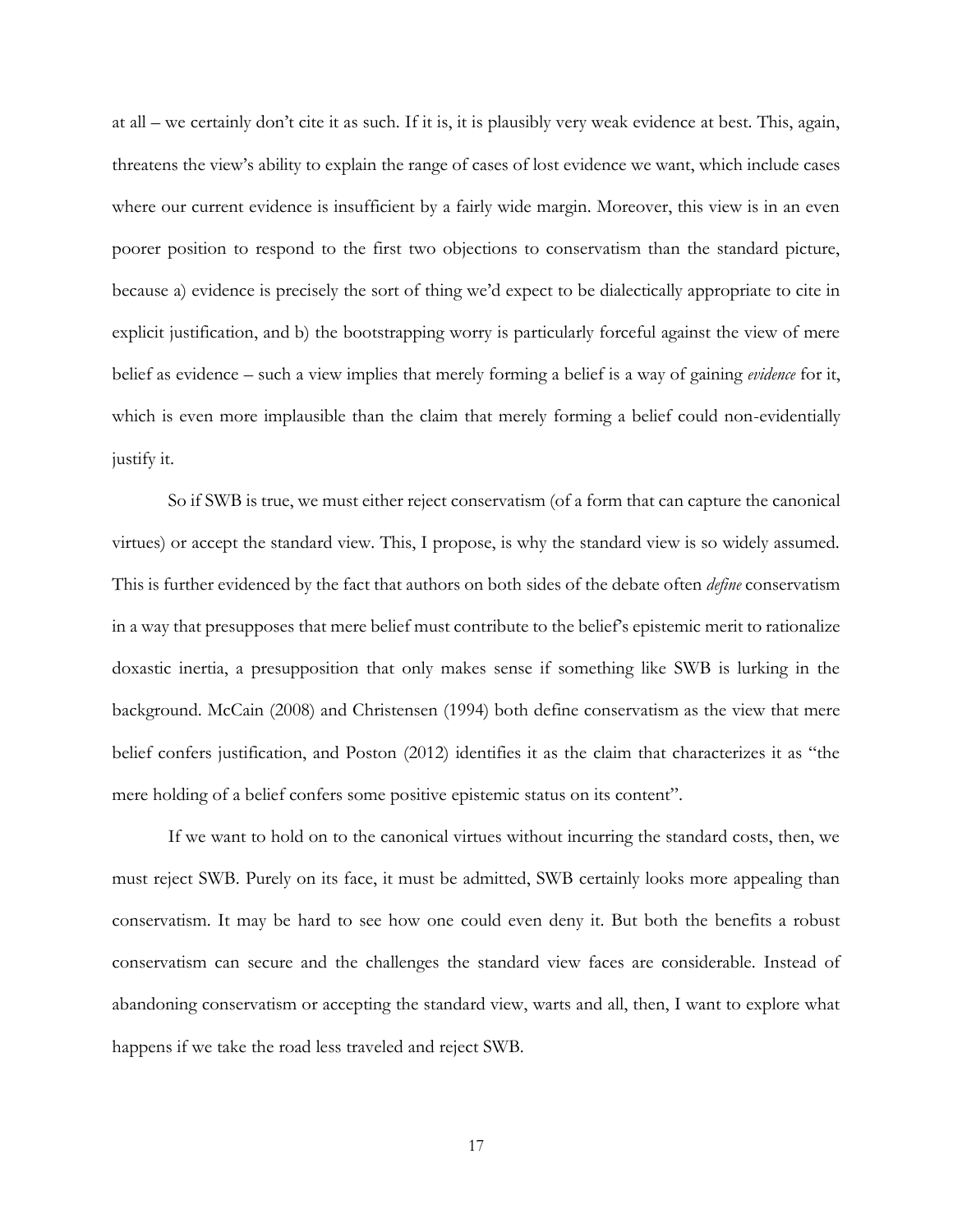## **4.1 - The Dynamic Strategy**

 $\overline{\phantom{a}}$ 

Throwing out SWB places us in a position of some disarray. On the standard conservative model, SWB is an important part of the explanation why doxastic inertia is rational – according to the standard view, the fact that one already believes something contributes to beliefworthiness, and SWB tells us that a belief's worthiness is crucial to determining the agent's rationality in continuing to hold it. Without SWB, it is not at all obvious how a conservative view will be reconstructed. In addition, rationality surely has *something* to do with being responsive to the considerations that make things worth believing. SWB was the most natural way to cash this out. Some sort of replacement is required that will not simply regenerate the problems that led us to reject SWB in the first place.

The view I am about to sketch exploits a distinction that other authors have emphasized for different purposes – one between considerations that bear directly on the question of whether p and those that bear on the question of whether to make up ones' mind or engage in deliberation about  $p<sup>11</sup>$ Making this distinction does not, by itself, provide us with a way to avoid the pitfalls we have discovered, for it remains an open question what relevance these different types of consideration have for assessing the rationality of agents. As long as the upshot for rationality still includes a version of State-oriented Worth Believing,<sup>12</sup> we have made no progress.

What I propose is a *dynamic* interpretation of the rational relevance of both types of consideration. It is dynamic because it appeals, not to norms that police an agent's mental *states* at particular times, like SWB, but rather to norms that govern *processes,* essentially diachronic causal

<sup>11</sup> See, for instance, David Owens (2000, p. 157-158) on "two-dimensional rationality" during a defense of a preservationist view of memory, Pamela Hieronymi's discussion of the "wrong kind of reasons" problem (2005), and the discussion of "two-stage" theories in the exchange between Mark Schroeder (2012, 2013) and his critics (Hieronymi 2013 Shah and Silverstein 2013 Hubbs 2013)

<sup>12</sup> Schroeder's (2012) and Owens's (2000) formulations of the two-stage view are examples of views that do maintain SWB.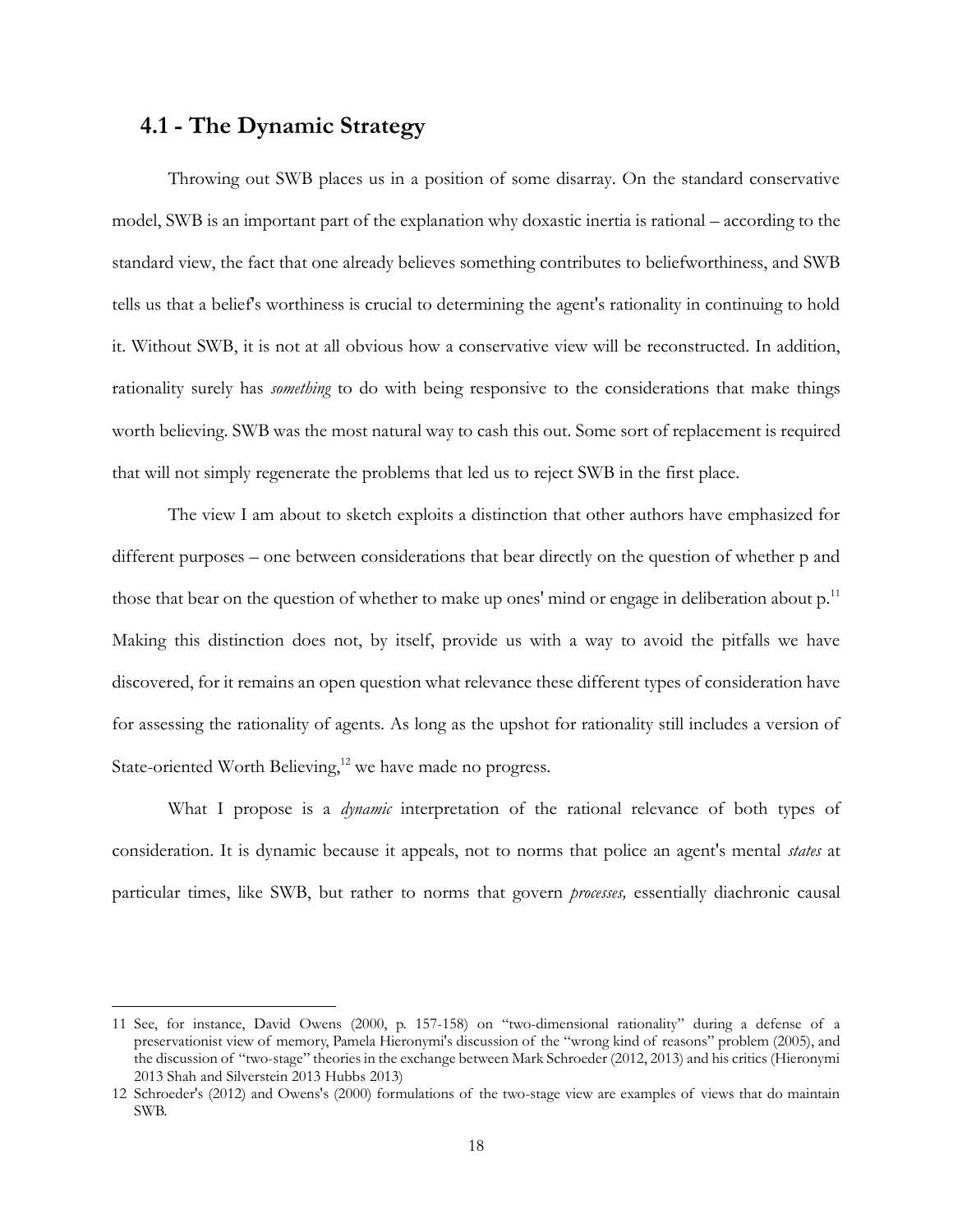patterns of mental activity, over intervals of time.<sup>13</sup> In particular, I want to focus on the process of *considering whether P*, for a given proposition P.

We may distinguish two kinds of norms governing a process of consideration. First, there are norms that determine when a rational agent *initiates* such a process. Second, there are norms that determine the rational *operation* of that process, once initiated. On my view, considerations of one type will feature in norms on the initiation of the process, and considerations of a different type will feature in norms on the operation of that process.<sup>14</sup>

I will present a simplified model on which consideration is the only process by which we rationally form or give up beliefs, so we may see in an uncluttered way how a dynamic model operates, and take for granted that whatever other belief-forming processes there are, either they are governed by similar norms and will therefore function in a similar way, or they are not intrusive enough to undermine the general patterns I describe. This illustrative model is only a partial sketch of the full story of norms governing even the single process of consideration. But I will begin to fill the gaps left by our rejection of SWB and show how the conservative picture it generates is attractive as a model of rational doxastic inertia.

## **4.2 - Dynamic Conservatism**

l

I begin with a dynamic replacement for SWB – a norm that describes how our epistemic behavior must be sensitive to the considerations that make things worth believing.

<sup>13</sup> That a broadly dynamic approach to rationality would have implications for the conservative project was recognized by Barry Lam (2007), though he does not develop the thought in detail and his understanding of the nature of dynamic requirements differs in important ways from mine, for instance in whether such requirements apply to processes or mere changes of attitude.

<sup>14</sup> My own view is that we should go in for a *purely* dynamic picture, on which there are no norms on states at all. But that is beyond the scope of this paper. What matters for our purposes is that there isn't a standing requirement like SWB requiring us to have beliefs with sufficient merit. We may leave open whether there are, for example, requirements not to have contradictory beliefs.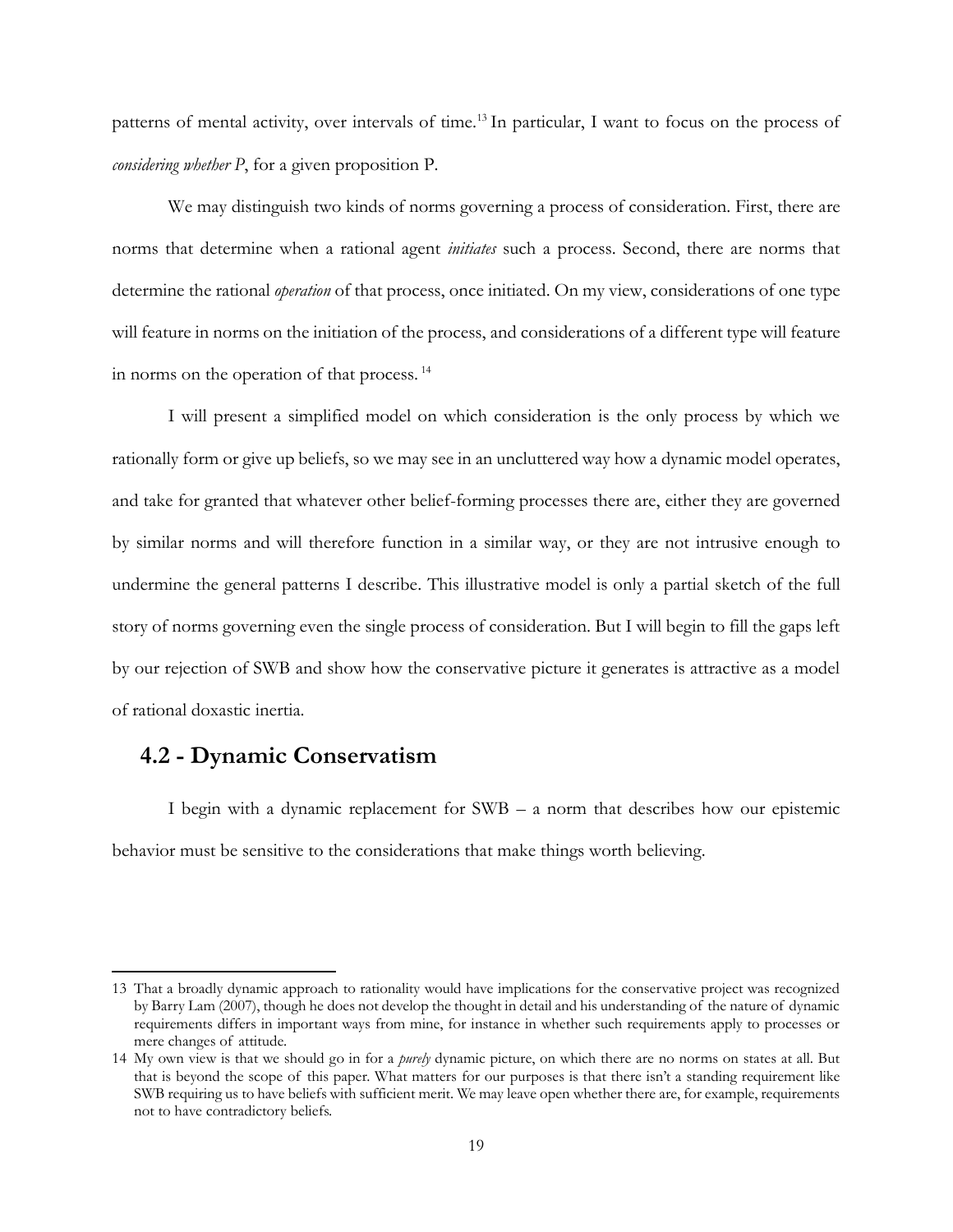**Dynamic Worth Believing (DWB)**: It is irrational to conclude consideration of whether P by forming or reaffirming the belief that P if P is not worth believing (from one's perspective).

If SWB is true, then so is DWB. But the reverse does not hold. DWB places constraints on an agent only in the course of a process of considering whether P, and only when the agent is *forming or reaffirming* a belief during such a process. This is crucial, for it is what allows the view to resolve the tension between conservatism and ER.

To see how this works, we must explain how our dynamic picture secures conservatism. All it takes, I suggest, is this general claim about the norms surrounding the initiation of consideration:

**Inconsiderate**: One is not always rationally required to initiate consideration whether P when one believes that P and one's evidence does not make P worth believing (from one's perspective)*.*

If Inconsiderate were false, then whenever one believed P and one's current evidence wouldn't justify forming that belief from scratch, one would be required to reevaluate whether P (and, consequently, give up that belief). That's no good for conservatism.

But if Inconsiderate is true, then there will be some cases where one's evidence does not make P worth believing, one believes P, and one needn't reconsider that belief. For as long as that state of affairs lasts, the mere fact that one already believed P (together with the fact that one was not required to reconsider) explains why one is rational in continuing to believe P, at least until one *is* required to reconsider.

If one *didn't* already believe P, then to believe P, going forward, one would have to *form* that belief. To *form* that belief (on our simplified picture at least), one would have to *consider* it. And DWB tells us that the formation of the belief during such a process must be sensitive to whether the belief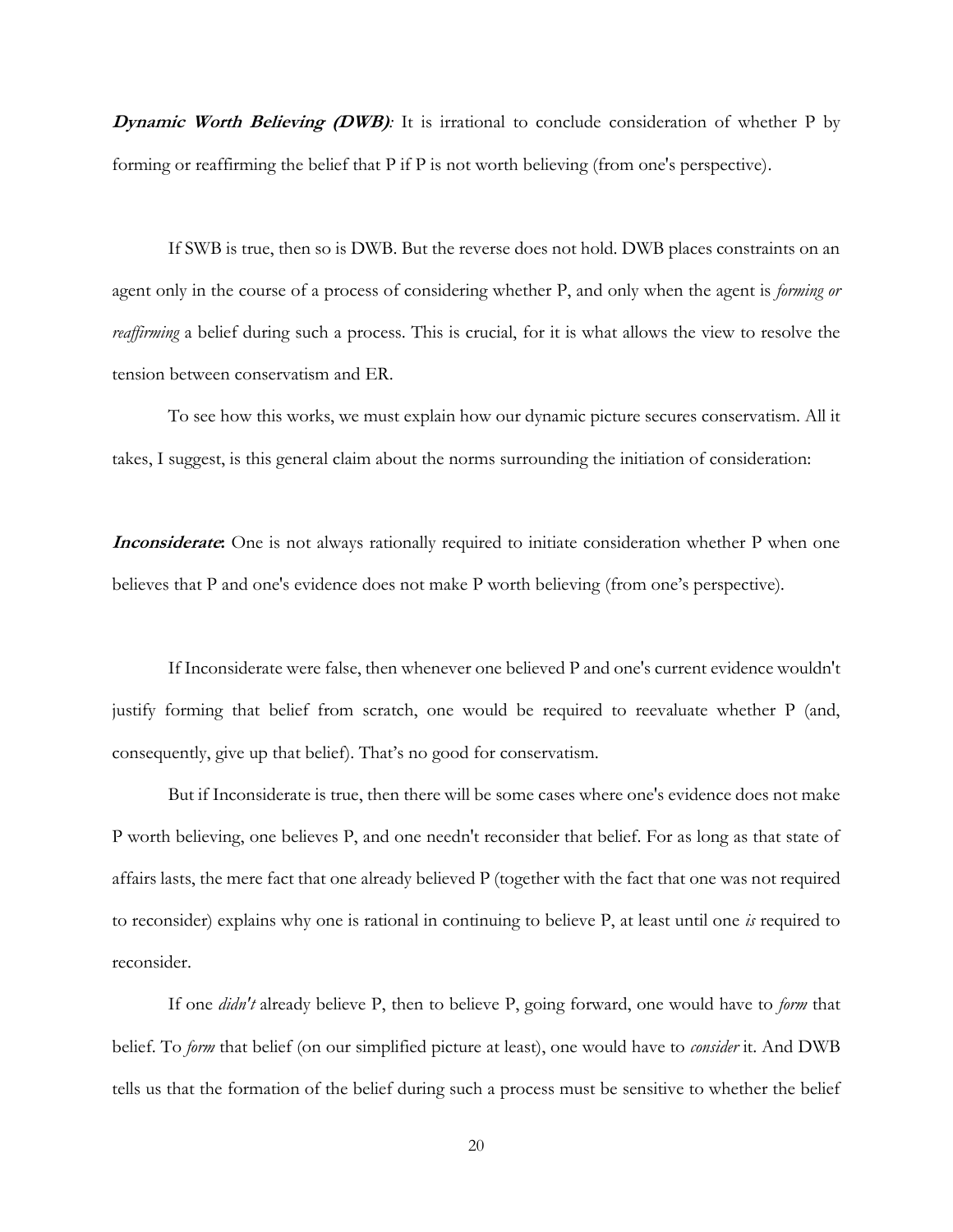is worth having, which in this case it is not. So the behavior demanded of an agent who already believes P, in such cases, going forward, is very different from the behavior demanded of an agent who does not.

The key point here is that vis a vis the process of consideration, an agent who does not believe P can be rational in coming to believe P only in *one* way, by rationally considering whether P and then forming that belief. An agent who already believes P can be rational in continuing to believe P in *two* ways, by rationally considering whether P and then reaffirming it (the same way the nonbeliever has), or by rationally not reconsidering whether P. So, at least as far as consideration is concerned, it is strictly easier for it to be rational to believe P going forward if one already believes it. This is, of course, a characteristically conservative position.

## **4.3 - Strengthening the View: Dynamic Worth Considering**

We have seen that if Inconsiderate is true, then the dynamic approach justifies a form of conservatism. And Inconsiderate is a relatively weak claim. All it takes for it to be true is a single case where one may permissibly fail to reconsider a belief in P while one's evidence doesn't make P worth believing. As one case of this sort: suppose one comes into possession of a large amount of new evidence sufficient to undermine the justification of a large number of beliefs, which one cannot consider all at once. If Inconsiderate were false, then it would be impossible for one to avoid irrationality in such a case. But intuitively, agents in this position, who are forced to prioritize which questions to consider now and which to leave for later, are not irrational. While it may be that *sometimes*  a defect of one's belief must trigger reconsideration – when, for instance, the agent is in a position to easily recognize the defect and to improve their position in a straightforward manner (when they have blatantly contradictory beliefs, perhaps), to expect this of agents in all cases of evidential insufficiency would be extremely demanding. And while not all philosophers take demandingness seriously as a constraint on epistemic theorizing, it is implicit in the core motivations for conservatism.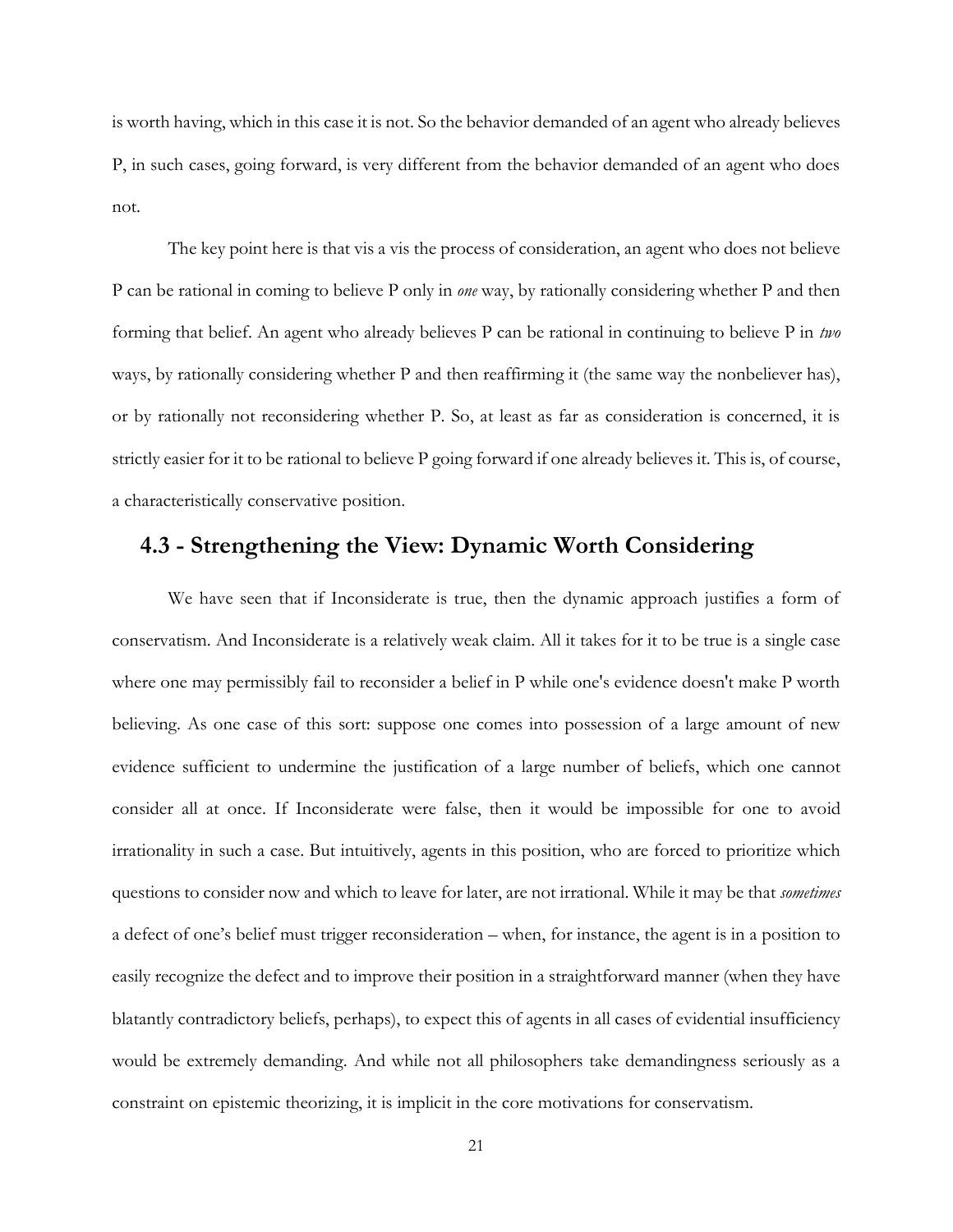The downside to the weakness of Inconsiderate is that the form of conservatism it guarantees is correspondingly weak. It is consistent with the existence of only a handful of cases of rational doxastic inertia. But a conservatism which justifies rational inertia only in some very small or theoretically uninteresting range of cases is not the success we want from a view which involves so drastic a rethinking of the norms on rational belief. Ideally, we want a conservatism strong enough to secure the advantages proponents of standard conservative views have long touted for their own views. To achieve this, we will have to say something stronger than Inconsiderate. In what follows, I will propose some plausible developments of the view and show how, thus bolstered, it can capture the canonical motivations for the conservative outlook concerned with our cognitive limitations.

We can begin our development with the following observation: just as there are things that bear positively or negatively on whether something is worth believing, there are things that bear positively or negatively on whether a question is worth opening for consideration. And there will be corresponding norms that connect an agent's rationality to the way they respond to such reasons. For instance:

**Dynamic Worth Considering**: It is rationally required to consider whether P only when it is worth considering whether P.

In general, those things that make P *more* worth considering will push in the direction of rationally requiring the agent to consider, and those that make P *less* worth considering will push in the direction of making such consideration optional or prohibited. We are in a position, then, to work out the contours of dynamic conservatism by thinking about what sorts of things bear positively or negatively on whether it is worth considering whether P. Here are some plausible candidates.<sup>15</sup>

 $\overline{a}$ 

<sup>15</sup> I should note, importantly, that we are interested in what is worth considering *from the agent's perspective*, so these are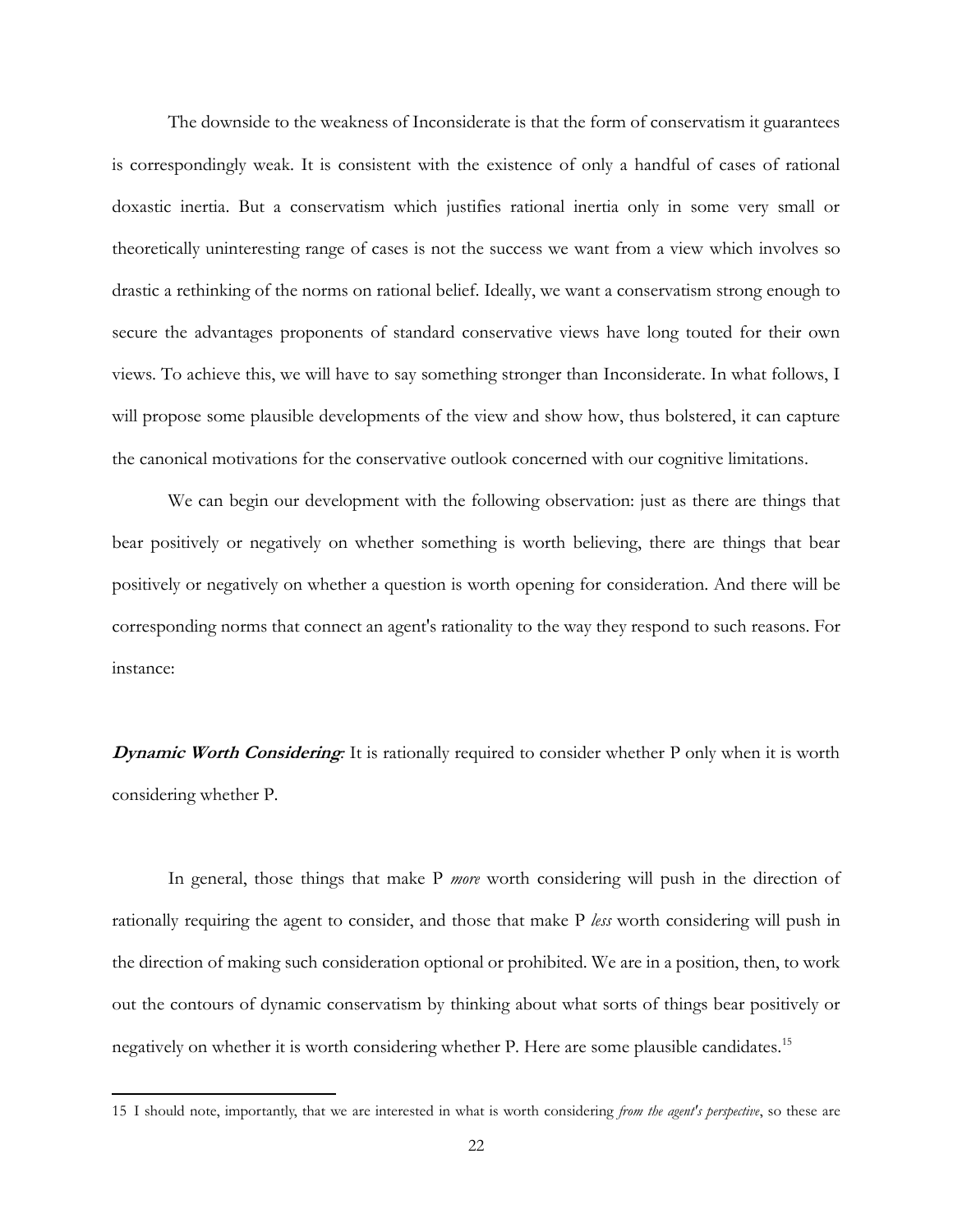#### **More Worth Considering**:

1+) It is now especially important that I believe truly regarding P.

2+) I am now in a significantly better epistemic position regarding P than I was when I last considered P (for instance, by having recently received evidence regarding P, or because my current belief that P was formed in unfavorable circumstances, like when I was drunk).

3+) I am now in a significantly better epistemic position regarding P than I will be in the future (for instance, by having evidence available that I expect to lose).

#### **Less Worth Considering**:

 $\overline{a}$ 

1-) It does not matter whether I believe truly regarding P.

2-) I am now in a worse epistemic position regarding P than I was when I last considered P (for example, because I have lost evidence regarding P, or because I am now tired or under the influence of drugs).

3-) I am now in a worse epistemic position regarding P than I will be in the future (for example, because I anticipate crucial evidence is forthcoming, or because I am now tired or under the influence of drugs).

4-) Considering P is an expenditure of time or cognitive effort*.*

The lists are only a suggestion and only a start, and the reader is invited to disregard those entries they find questionable and include others they find compelling. A fully mature dynamic theory, which we do not have space to develop here, will unify and explain the items on these lists in a

considerations which are believed by the agent or otherwise cognitively available to her, and they needn't be *true.*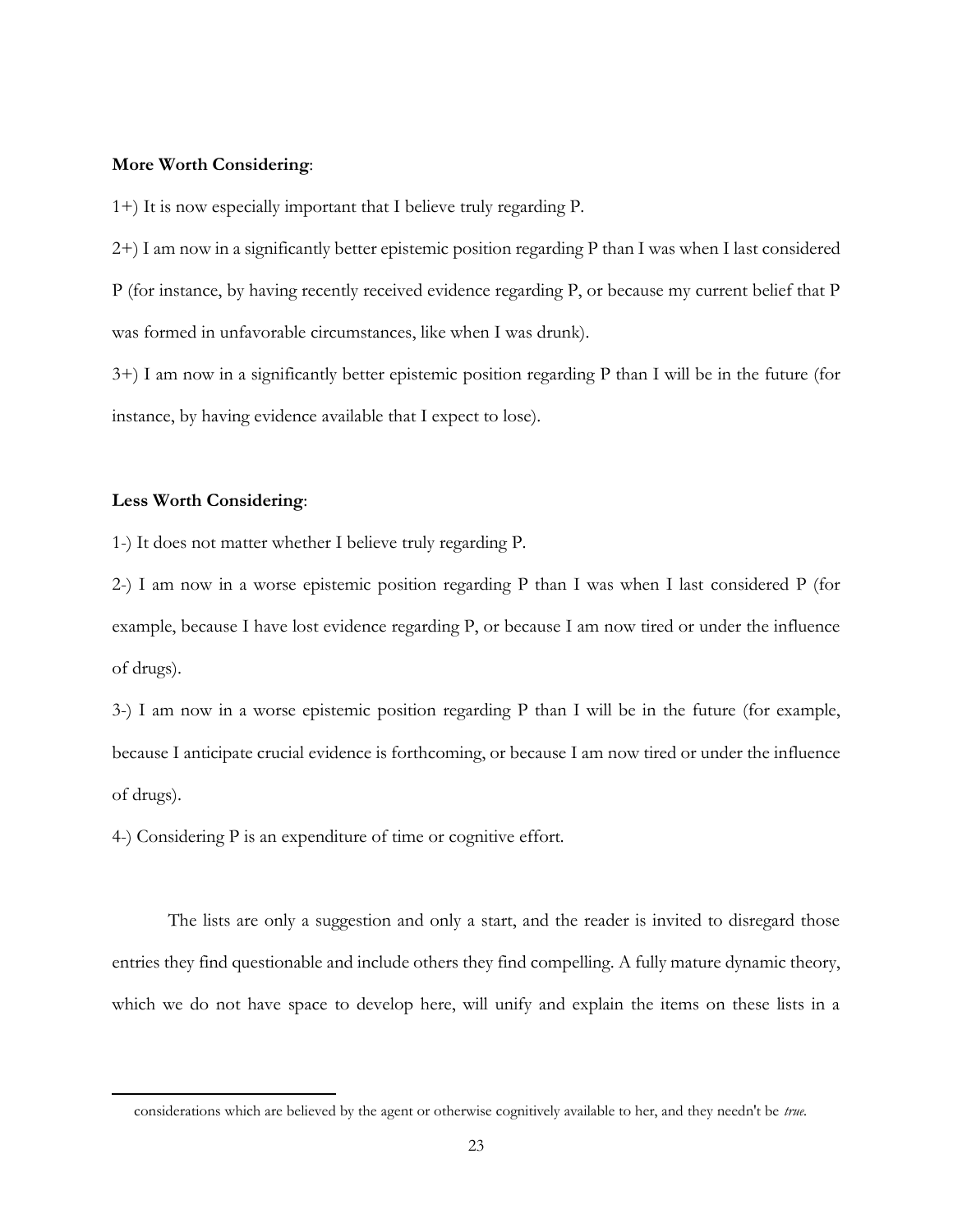principled way.<sup>16</sup> For now, it will suffice to note that which lists we accept tells us, in some qualitative way, what the resultant conservatism will look like. In particular, we expect rational cognitive inertia to be *less* prevalent when items from the first list are present, since those will make rational agents more inclined to reconsider and therefore keep up with their evidence, and *more* prevalent when items from the second list are present, when they will be inclined to hold on to their existing opinions.

One additional question to ask is whether by default; that is, without special reasons one way or the other, consideration is rationally required, permissible, or prohibited. I suggest the following thought: we spend much of our time not considering any question of belief at all. The rest of the time, we consider at most a small number of beliefs. If we are not being irrational in acting this way, as is, I think, the appropriate presumption, then either failing to consider is at least *default permissible*, or the things that count against considering are ubiquitous enough that for practical purposes we may treat it as if it were so. Whatever it takes to make consideration required is, in the normal case, fairly substantial, or the default permissibility would be too often overridden to make sense of our intuitively reasonable practices of consideration.

With the substance of a dynamic view (partially) filled out in this way, we are in a better position to see how it handles the cases of interest to conservatives.

### **5.1 - The Canonical Virtues, Revisited**

 $\overline{a}$ 

If, as I suggested, not considering has at least a de facto default permissible status, then there will be a kind of general, permeating *presumptive conservatism*. We are not required to consider a question until we have some special positive reason to do so. So agents will be rational in maintaining any given belief for at least as long as they do not encounter such a reason. Atop this presumptive conservatism,

<sup>16</sup> At the end of section 5.1, I propose a thought that may serve as the beginning of such a theory.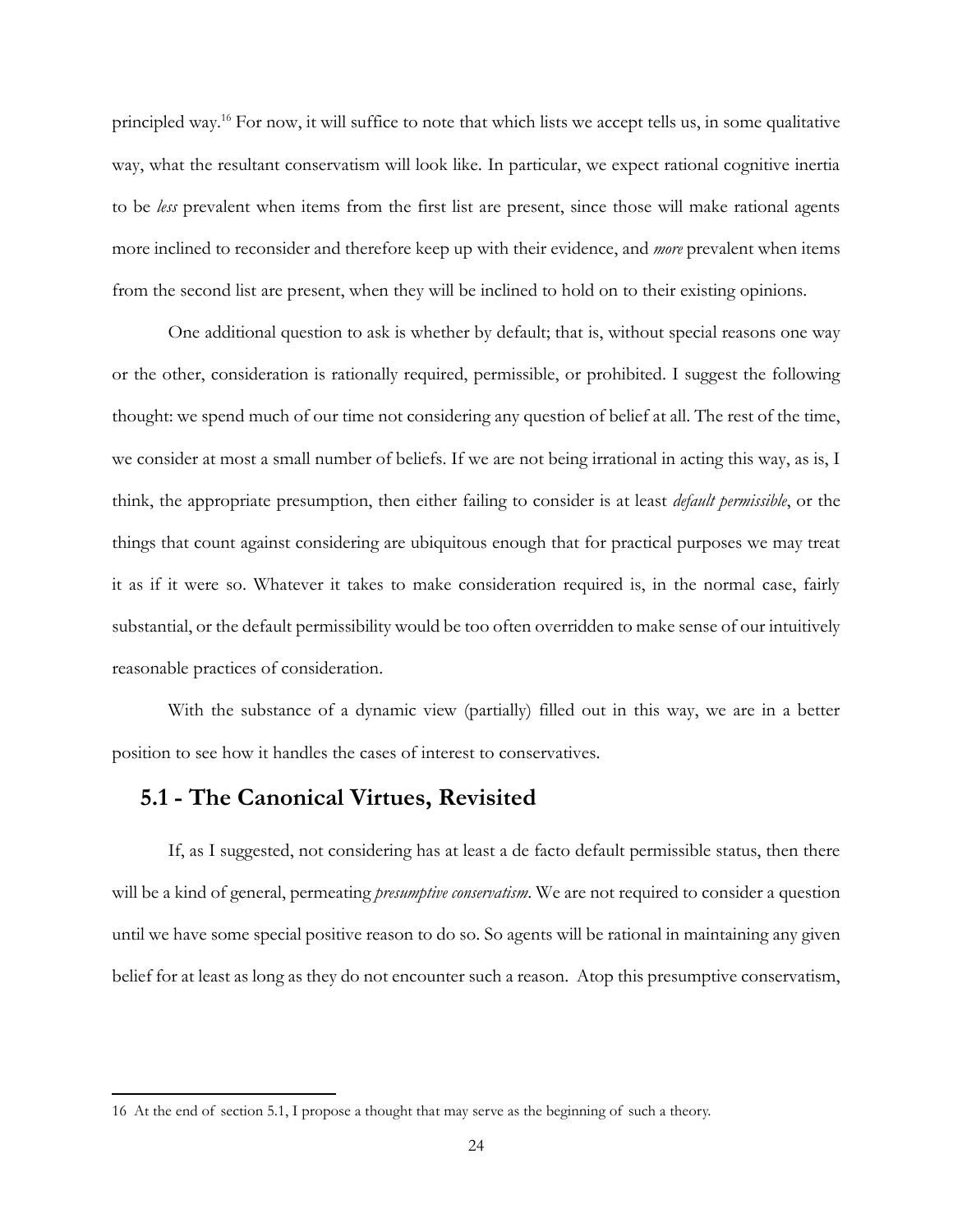our view warrants an additional push towards doxastic inertia in the presence of items from our second list, reasons *against* considering.

Now, recall the canonical virtues of the conservative approach. The first suggested that conservatism represented a way for rational agents to be sensitive to the fact that *changing beliefs has cognitive costs*. The second suggested that conservatism reflected our rational need to *trust our memory* and *avoid clutter*, by letting us maintain our belief and thereby take advantage of the original justification we had for our views even when it has been lost.

Because of the presumption of rationality for not considering, our version of conservatism substantially limits the burdens on our cognitive resources, and frequently spares us the cost of changing our minds. In fact, I suggest, our dynamic approach is a *better* account of how the cognitive costs of giving up our belief justify doxastic inertia than the ones built to explain that very fact. On some standard conservative accounts, we have our evidence for various positions, and then because there are costs to changing one's mind, there is a little extra justification sprinkled atop those propositions we already believe. Rational agents are responsive to the sum total of the evidence and this extra justification, and thereby exhibit cognitive inertia.

But this effectively locates the important cognitive costs in the wrong place. Once we have assessed our evidence, the additional cost of merely changing our opinion is miniscule. Indeed, it tends to happen automatically and almost instantaneously*.* The expenditures involved in changing ones's mind are primarily expenditures involved in the processes of *assessing the evidence* leading up to the change in belief. An approach that treats existing belief as something that *goes into* the calculation of on-balance justification with other familiar evidential factors requires us to be conscientious in taking the evidence into account *anyway,* and spares us only the trouble of switching beliefs when the evidence turns out to be very close. Our view, in contrast, spares us the costs of assessment itself, which is as it should be.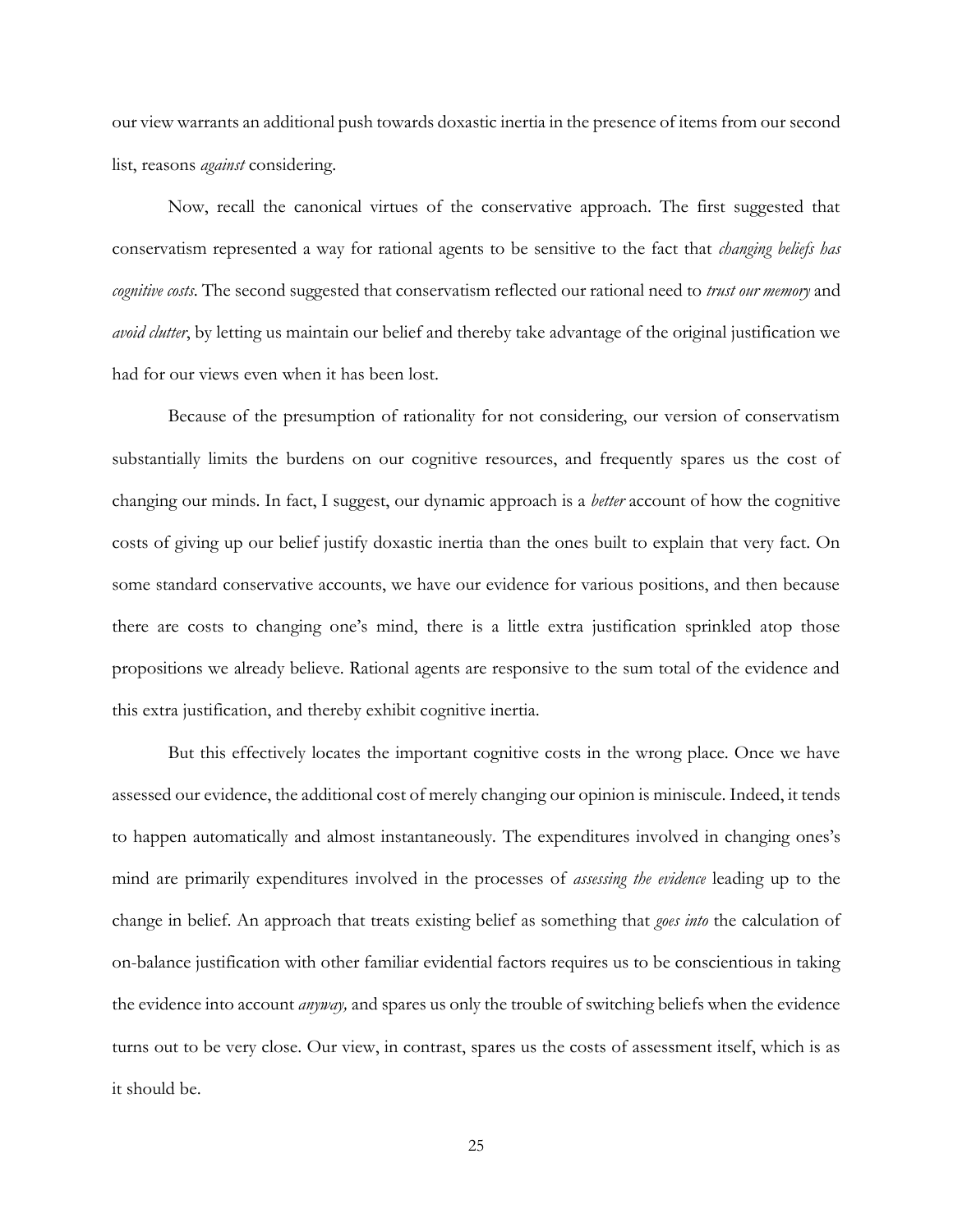The presumptive conservatism our view generates is also strong enough to imply that in a range of cases, we may persist in our beliefs after we have lost our evidence. As long as an agent lacks any special reason to reconsider that belief, she is rational to hold on to it even if, due to the need to minimize mental clutter or through sheer forgetfulness, she no longer has the same evidence available to her. And we secure this without needing to locate the source of this rationality in either her current evidence or in her past evidence.

So dynamic conservatism is able to capture the most important case judgments involved in these arguments for conservatism. But it does much more than this. Notice that we have secured these judgments by appeal only to the default rationality of not considering. This presumptive conservatism bears some structural similarity to standard conservative proposals (McCain 2008, McGrath 2007) which claim that the mere fact of belief renders it prima facie rational, a status which is then undermined by defeaters of various kinds. Those views also offer a way to limit strain on our cognitive resources and allow us to believe when we have lost our evidence, as long as the conditions for defeat are sufficiently strong. But when one looks at the *mechanics* of these views, one finds no reference to the costs of belief formation, to clutter avoidance, or to the limitations of our memory. To the extent that defeat conditions are developed at all, one finds general evidential defeaters like "If S has better reasons for believing that ~P than S's reasons for believing that P, then S is no longer justified in believing that P" (McCain 2008, pg. 186) These are plausible enough as defeaters go. It is obscure, on these views, however, how the fact that forming beliefs is costly, that we must avoid clutter, or that our memories are limited might *explain* the existence and extent of rational doxastic inertia. Why these particular defeaters? Why not stronger ones? Why not weaker ones?

Our cognitive limitations are contingent facts about us. But on such views, no sense is given of how our conservative practices should change if, for example, the costs of belief formation were less, or we did not have to worry about mental clutter, or we had perfect memories. These views may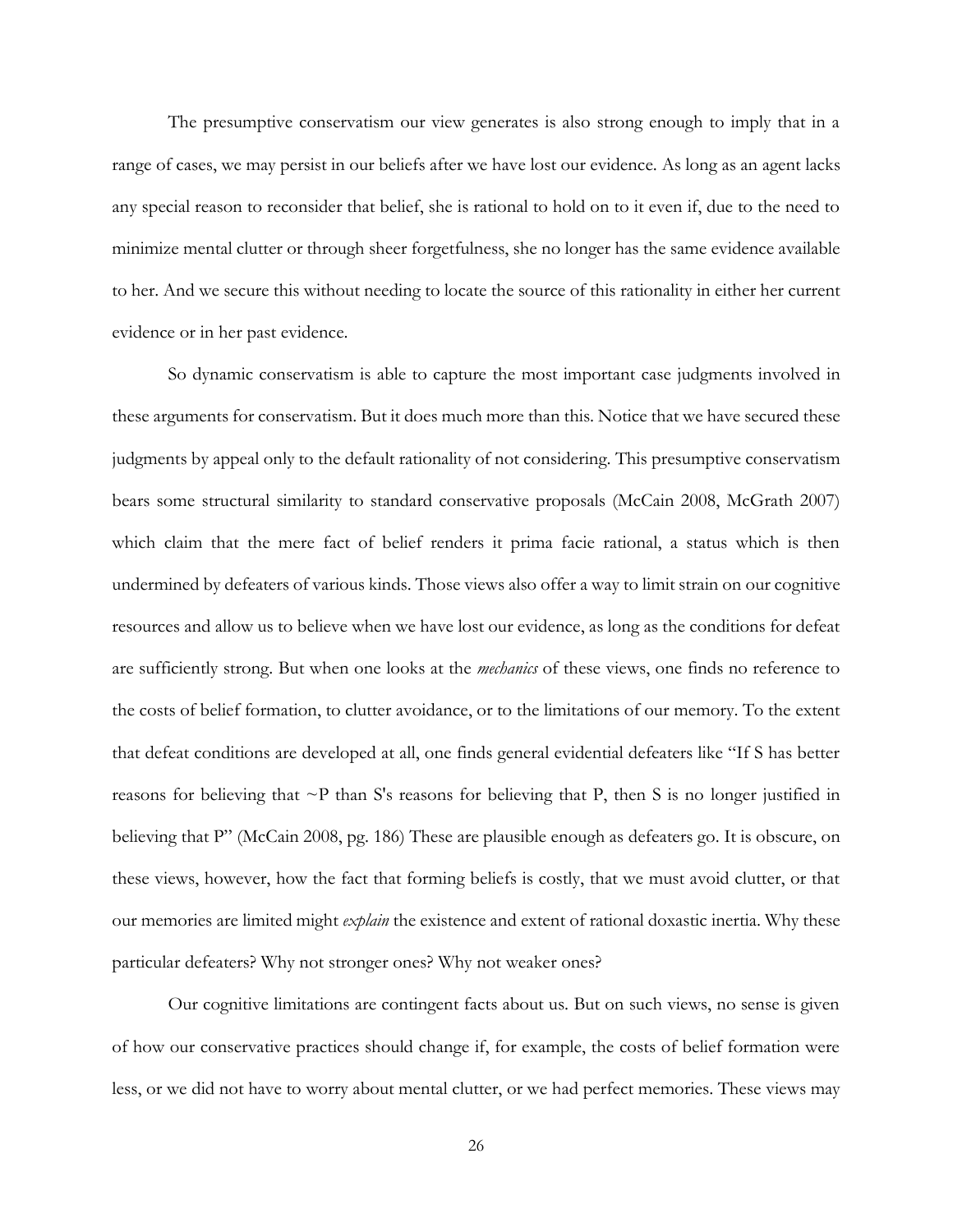get the cases right, but they seem to operate in isolation from the thoughts that motivated those cases, and so seem to get them right *by coincidence*.

On our view, on the other hand, once we move past the basic presumptive part of the dynamic picture and begin to look at the list of candidates for reasons against consideration, we find those very thoughts reflected back at us directly. 4-, for instance, tells us that some degree of conservatism is warranted in virtue of, and to the extent that, considering a question represents a burden on our cognitive resources.

In addition, not only can we explain our rationality in the face of losses of belief that occur as a *consequence* of clutter-avoidance, our view suggests an independent mechanism *for* clutter avoidance, in the form of 1-. Our original state concerning most beliefs, after all, is nonbelief. The vast majority of beliefs are acquired, not innate. So a tendency not to consider a question when it lacks importance manifests on balance as a tendency not to have beliefs about such things, that is, precisely a tendency not to clutter ones' mind with trivialities. So our view is *especially* well placed to appeal to those who take clutter avoidance as a serious concern for rational agents.

Furthermore, 2- tells us that the degree to which doxastic inertia is warranted is sensitive to the ways our condition as finite human agents may lead our epistemic position to deteriorate over time. One way, of course, our epistemic position may deteriorate over time is through the loss of memory. And the thought that our rational norms should reflect this by inclining us to trust our beliefs is precisely the sort of thing underlying the attractiveness of conservatism as an account of the rationality of memorial belief.

In fact, I think we may understand the conservative insight about memory as merely a special case of a more general, more fundamental motivation for our dynamic picture. Our norms on rational epistemic behavior, I suggest, should lead us to do work on our beliefs at precisely those times when that work will be most epistemically effective. In the end, we want our beliefs to reflect the best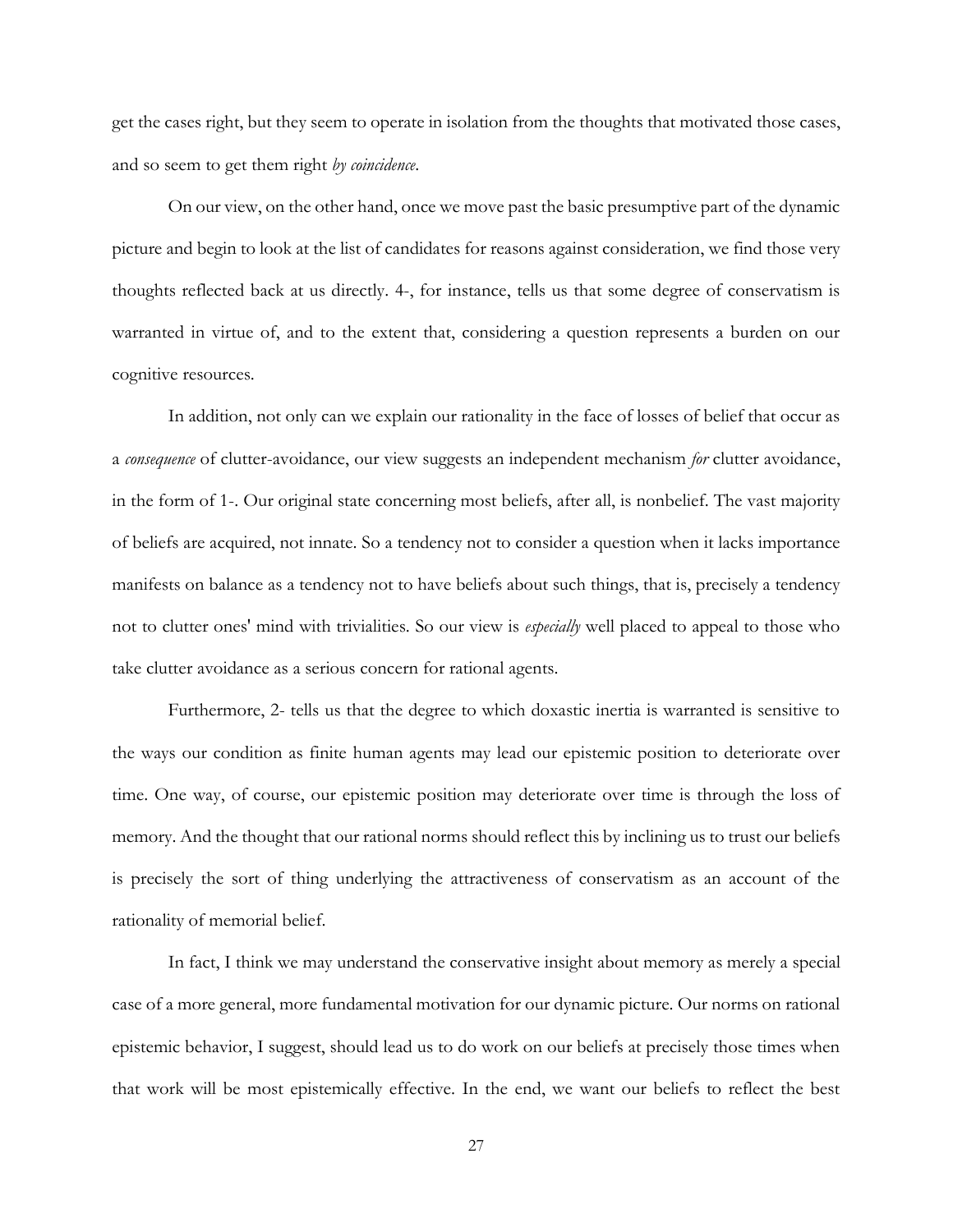response to the most information, and then lock them in until an even more optimal situation comes along. This is reflected in the interaction of considerations like  $2+$ ,  $3+$ ,  $2-$ , and  $3-$ . If I expect I may have lost evidence, or become less competent as an evaluator, I should not begin a process that I expect will mislead me. This allows my beliefs about each topic to reflect the epistemic peaks in my history on that issue.

So our view makes manifest not only how rational doxastic inertia is possible, but how it is sensitive to those features of the human condition that made endorsing it attractive. If updating our beliefs were less costly, if we could easily store arbitrarily many beliefs, or if our memories were perfect, the extent of rational inertia would be reduced.

It bears emphasis that the list of reasons for and against consideration was not simply constructed ad hoc to build our abstract motivations for conservatism into the view – each item is, I think, independently and intuitively plausible as the sort of thing that bears on whether it's worth considering whether P. That it would, then, have such a tight connection with the very things that motivate the conservative project would be a coincidence bordering on miraculous unless it were capturing something very deep about the conservative insight.

# **5.2 - Passive vs. Active Inertia**

One notable feature of dynamic conservatism is that it makes significant the difference between two kinds of inertia. *Active inertia* occurs when an agent continues to hold a belief due to the fact that they already hold it, *through active consideration*. *Passive inertia* occurs when an agent continues to hold a belief due to *not reconsidering*. On the dynamic picture we have sketched, the only kind of doxastic inertia which is rational is passive inertia. Dynamic Worth Believing tells us that once we have decided to consider whether P, we are beholden to the considerations that make P worth believing. And according to the evidence restriction, only evidence can make P worth believing. So once we are engaged in active consideration, the mere fact that we already believe something no longer has any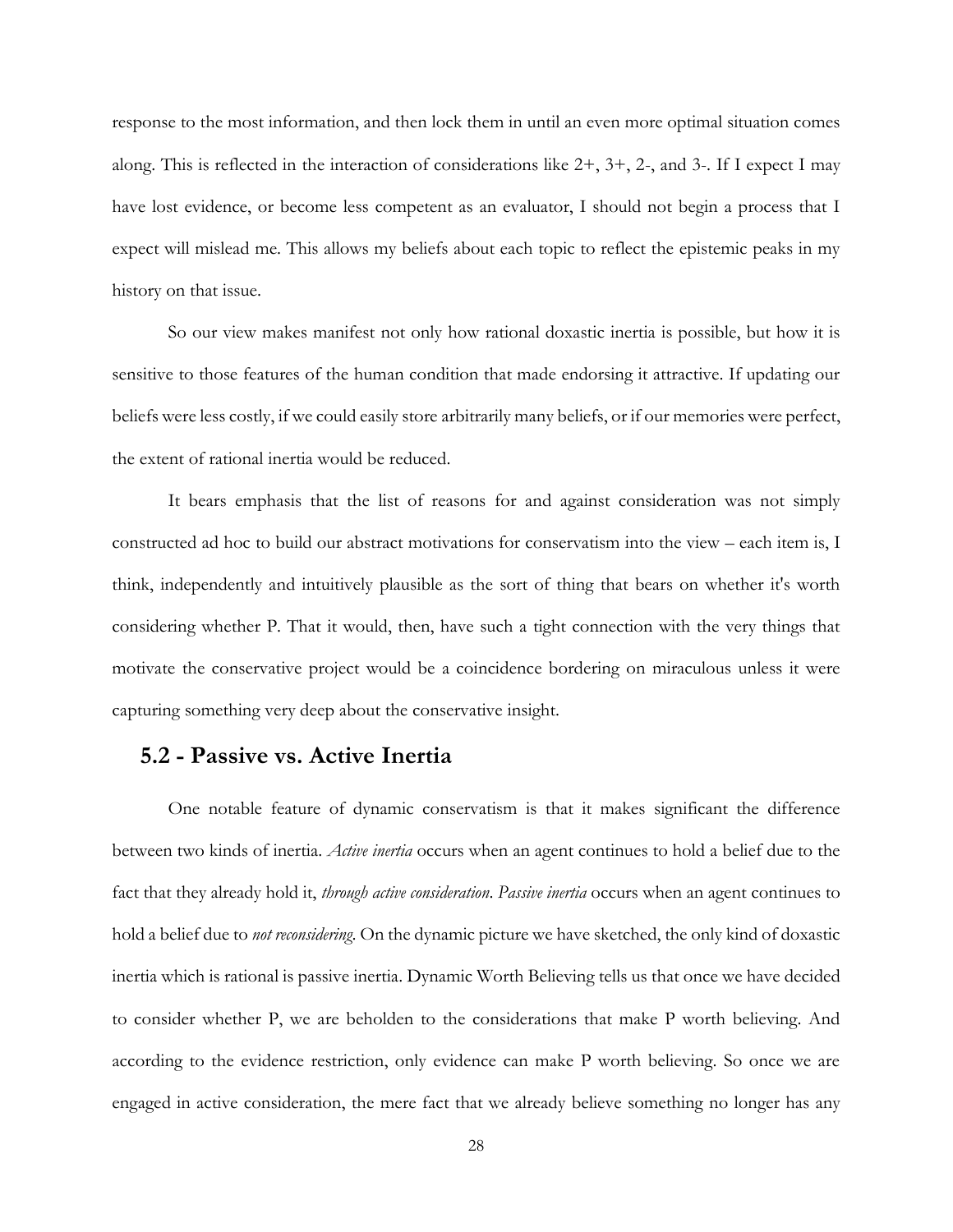weight in determining whether we'd be rational to keep that belief. The view does not, then, license any kind of active inertia.

In this respect, dynamic conservatism is more modest than some versions of standard conservatism, which, by allowing mere belief to count in its own favor, rendering it all-thingsconsidered worth having, allow an agent to maintain their belief even when actively considering it, and indeed, even when aware of the evidential shortcomings of that belief.

One might worry that this makes the view *too* modest. In some cases of forgotten evidence, it seems, we *do* actively consider the question, and find ourselves unable to recall our reasons. And yet it still seems rational for us to hold on to our beliefs. Because dynamic conservatism does not explain active inertia, we must turn to other tools, like those appealed to by the evidentialist, to explain these cases. If we must make this appeal anyway, the worry goes, why not do without dynamic conservatism altogether?

It is true that a dynamic conservative will use more familiar evidentialist tools to handle these cases. But that does not mean that it fails to improve on those views. The standard evidentialist explanation of memory, recall, appeals to second order evidence (about, for instance, the general reliability of memory). One major problem with this explanation, we saw, was that this sort of evidence could not contribute to our rationality unless our belief was *based* on that evidence. So while we could use this evidence to rationally actively reaffirm our belief, this would not explain our rationality when we do not perform some such reaffirmation. But this is just to say that evidentialism fails to explain passive inertia. It is a gap that dynamic conservatism has the perfect shape to fill. So it is complementary with, and not redundant to, the evidentialist strategy. Moreover, while the evidentialist cannot explain why agents who lack relevant second order information at all can lose evidence and rationally maintain their beliefs, the dynamic view can at least explain why such agents can exhibit *passive* inertia. The cases the view doesn't endorse as rational are those where an agent *actively* reaffirms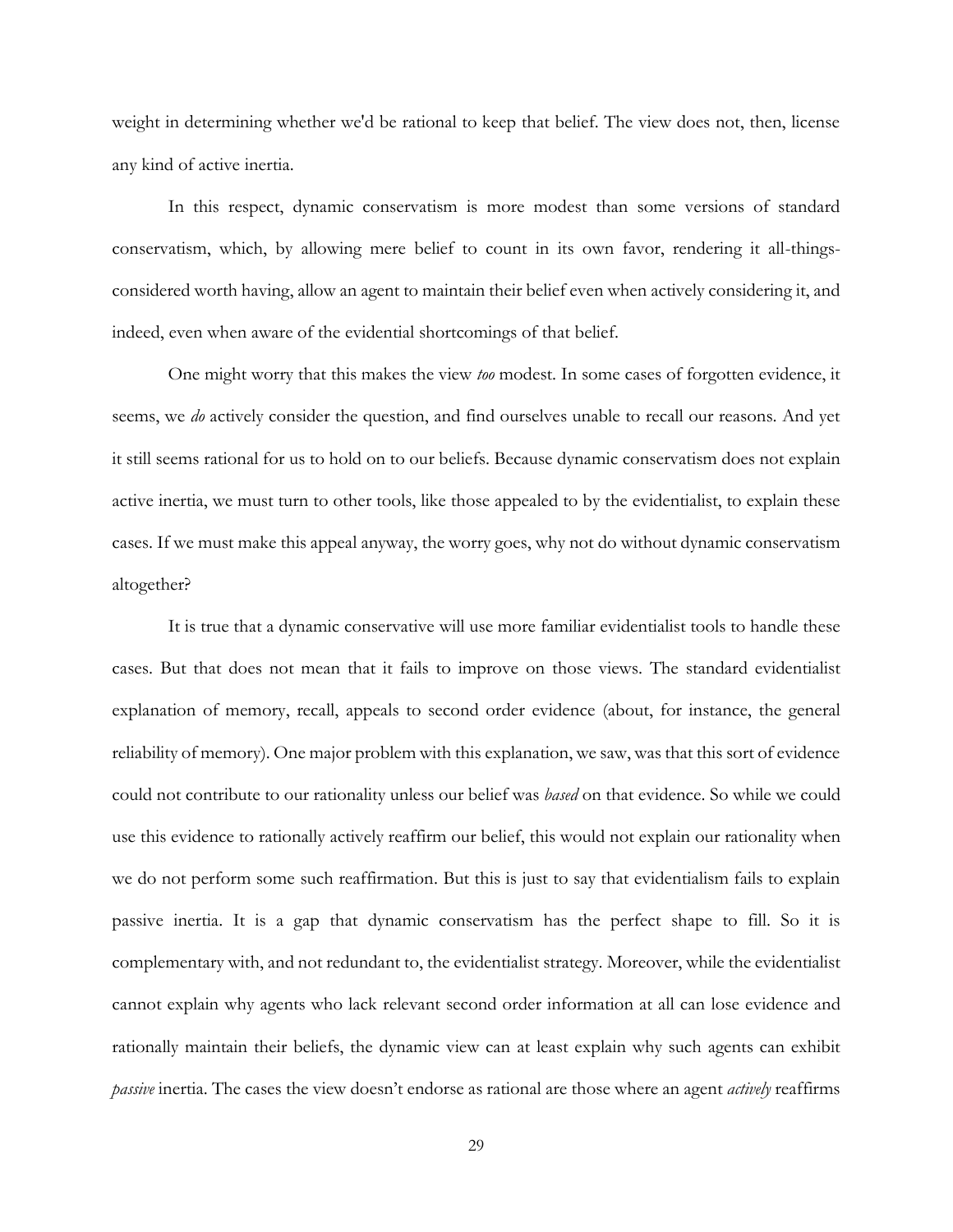their belief *without* relevant second order information. And these are the cases where it is least intuitive that doxastic inertia is rational. Nevertheless, if these are taken to be core cases, it must be admitted that this is a genuine disadvantage of the dynamic approach.<sup>17</sup>

The distinction between active and passive inertia also lets us see why the dynamic view won't explain the rationality of maintaining ordinary beliefs in the face of skeptical challenges, a common motivation for conservatism we have so far set aside. (Sklar 1975, Lycan 1988, McCain 2008, Poston 2014). We want a way to *respond* to the skeptic – to *justify* our belief to her, or to ourselves; to restore our confidence when we *do* consider whether a skeptical scenario is true. A view that lets us defy skepticism only by not thinking about it will not satisfy. This is not to say that a dynamic conservative can't respond to the skeptic – but their solution will not flow from their conservatism.

Whether this is a major strike against dynamic conservatism will depend on how seriously one takes the anti-skeptical ambition. There is good reason to think that the cognitive cost, clutteravoidance, and memory motivations are fundamentally independent of the anti-skeptical hope. The skeptical problem, after all, appears even for agents who are cognitively flawless – perfect, instantaneous reasoners with limitless cognitive resources. So the problems that the dynamic view helps us solve form an interesting and unified class.

Furthermore, I think there is more grounds to be skeptical of the rationality of active belief perseverance than that of passive perseverance. Any conservative, remember, will want to distinguish rational inertia from those types of belief perseverance that we criticize as cognitively vicious. And a characteristic criticism of this sort is an accusation of *stubbornness*. To be stubborn is not merely to hold on to a belief despite having, in the background, insufficient evidence for belief; it is to hold on

 $\overline{a}$ 

<sup>&</sup>lt;sup>17</sup> A related worry goes as follows. If whenever one thinks about P, or retrieves a belief from memory, one counts as considering whether P, then it will be extremely easy to stop the inertia of belief, and we won't have captured the interesting cases of forgotten evidence. I mean to use "consideration" in a more robust sense than this. Merely checking or recalling ones' belief on a matter is not sufficient to be considering whether P in my sense, which is a more involved process involving the weighing of evidence. "Deliberation" would be the practical analogue.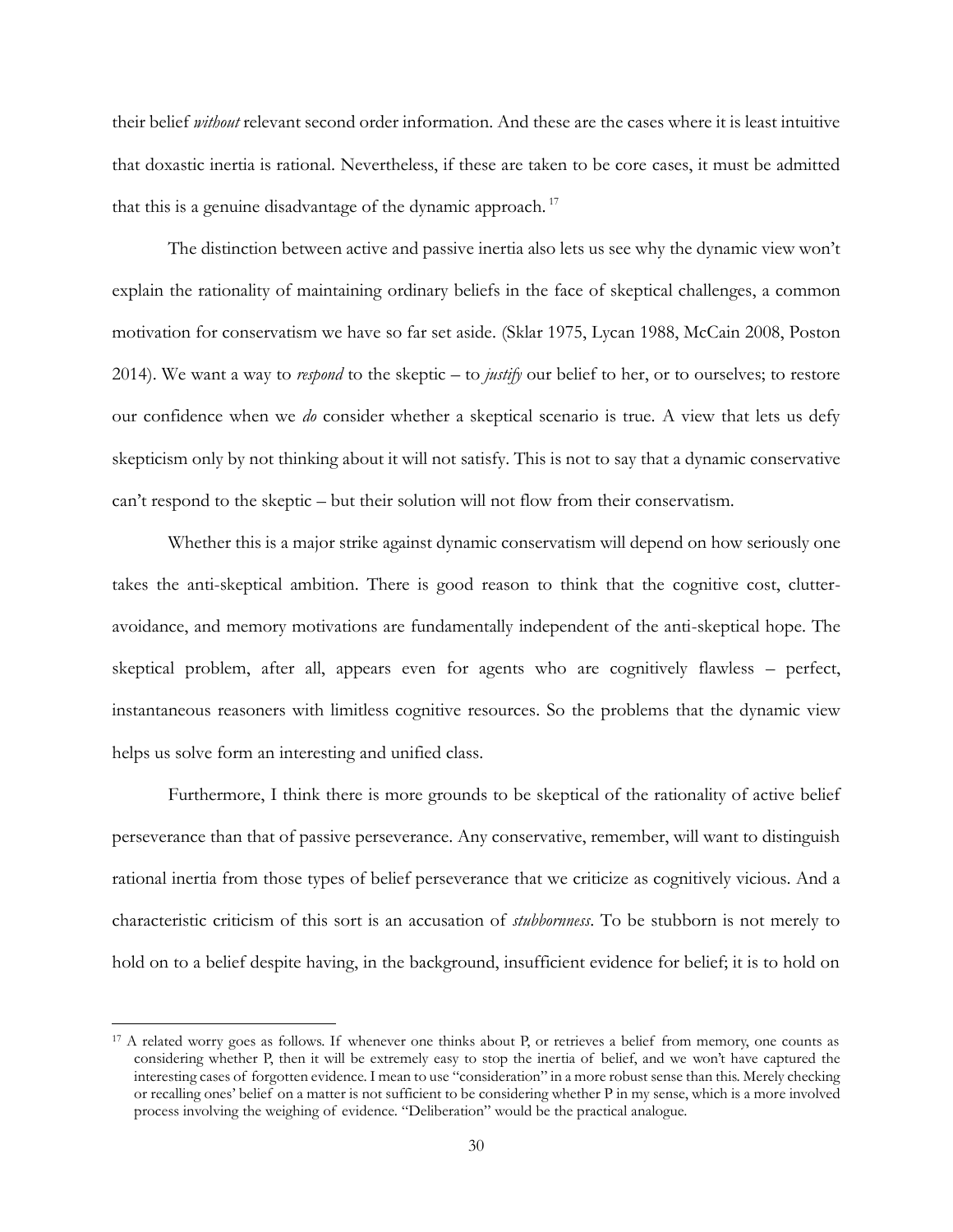to that belief *in the face of* evidential insufficiency. Someone who exhibits merely passive inertia, then, is immune to charges of epistemic stubbornness in a way someone who exhibits active inertia is not. Someone who believes in the rationality of active inertia may, of course, have a way of distinguishing objectionable epistemic stubbornness from acceptable sticking-to-one's-guns. But the fact that by sacrificing a response to the skeptic, the dynamic picture can easily dismiss a characteristic cognitive vice as fundamentally different in kind from rational inertia and not merely in degree is a reason to suspect that its limitation to justifying passive forms of perseverance is a feature, not a bug.

#### **Part VI: The Standard Costs, Revisited**

We have seen that the dynamic view can cite the canonical virtues of conservatism in its favor, and indeed, that it has a better claim to these virtues than the standard view itself. Now we will consider the costs of the standard view and see whether the same problems arise for dynamic conservatism.

First, we can see that unlike the standard view, dynamic conservatism is consistent with ER. Notice that the explanation of rational inertia on the dynamic view is crucially different from the one given by the standard conservative. On that view, an agent was rational to continue believing *because that belief was worth having.* That belief had something non-evidentially *counting in favor* of it. This was a violation of the evidence restriction. On the dynamic conservative picture, the belief the agent has need not be worth having. There needn't be anything counting in favor of it. The belief the agent already had is not related to the belief they have going forward as justifier to justified, or as a reason, or as a conferrer of epistemic merit of any kind.

This version of conservatism is able to capture ER because by rejecting state-oriented norms demanding the worthiness of our beliefs, we allow that there are periods of time where what a belief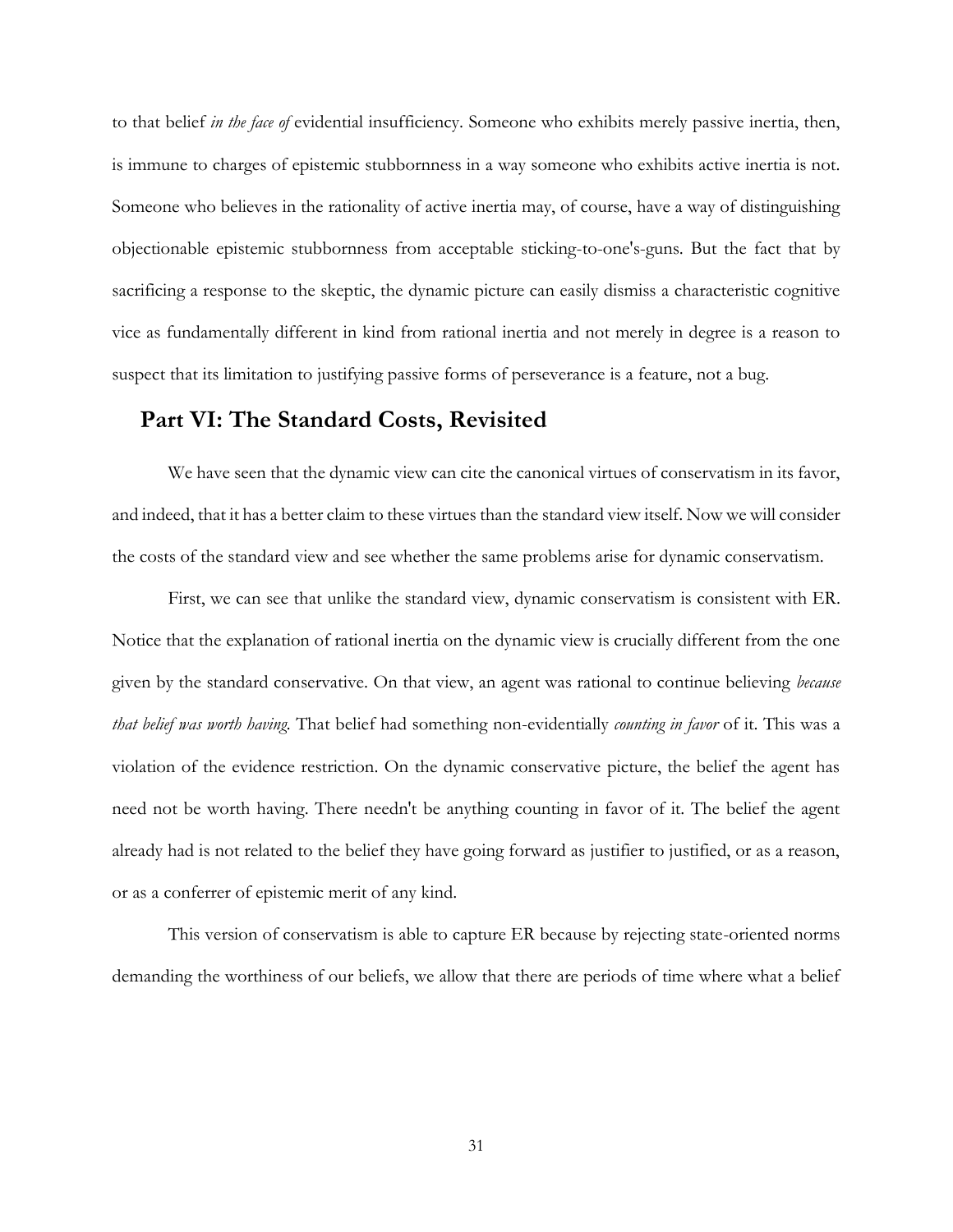has going for it *simply doesn't matter* for an agent's rationality. This lets us maintain that the only thing that counts in favor of a belief is the evidence for it while allowing for rational doxastic inertia.<sup>18</sup>

It is important to add that if we are skeptical of the evidence restriction for other reasons, we need not keep it. The dynamic approach is equally handy for those who reject ER but nevertheless think that *mere existing belief* is not the right sort of non-evidential consideration to contribute to beliefworthiness. We may even, if we are perverse, take the dynamic view on board *and* hold that the mere fact that one believes something counts in favor of believing it. Dynamic conservatism is compatible with any view about what makes a belief worth having.

Finally, let us reconsider the three traditional objections to conservatism, as challenges to the dynamic rather than the standard model of the view.

First, conservatism is accused of having the unacceptable implication that it should be appropriate to cite the fact that one already believes something when justifying one's belief to others or deliberating about what to believe. What resources does the dynamic conservative have to respond?

Let us consider the nature of the practices of justification and deliberation. We ask for justification from others when we are looking for a basis for our own beliefs, or examining the basis of theirs. Justification, in other words, is paradigmatically a process of demonstrating to others what is good about what one believes. Deliberation, in turn, is a kind of first-person analogue of justification – we are identifying and balancing those considerations which bear on the question of what to believe. That is, we are *considering* some matter of belief. On our dynamic picture, by the evidence restriction, the fact that I already believe something does not count in favor of the belief – it is not part of the basis or the grounds for my belief. It is not, furthermore, something we are allowed to appeal to when engaged in the process of considering whether to hold the belief. The role of mere belief in rationality

 $\overline{\phantom{a}}$ 

 $18$  It is worth emphasizing a distinction between the dynamic view and a superficially similar view – one that maintains SWB and claims that mere belief only confers epistemic merit *while an agent is not considering*. Such a view would not be consistent with the evidence restriction.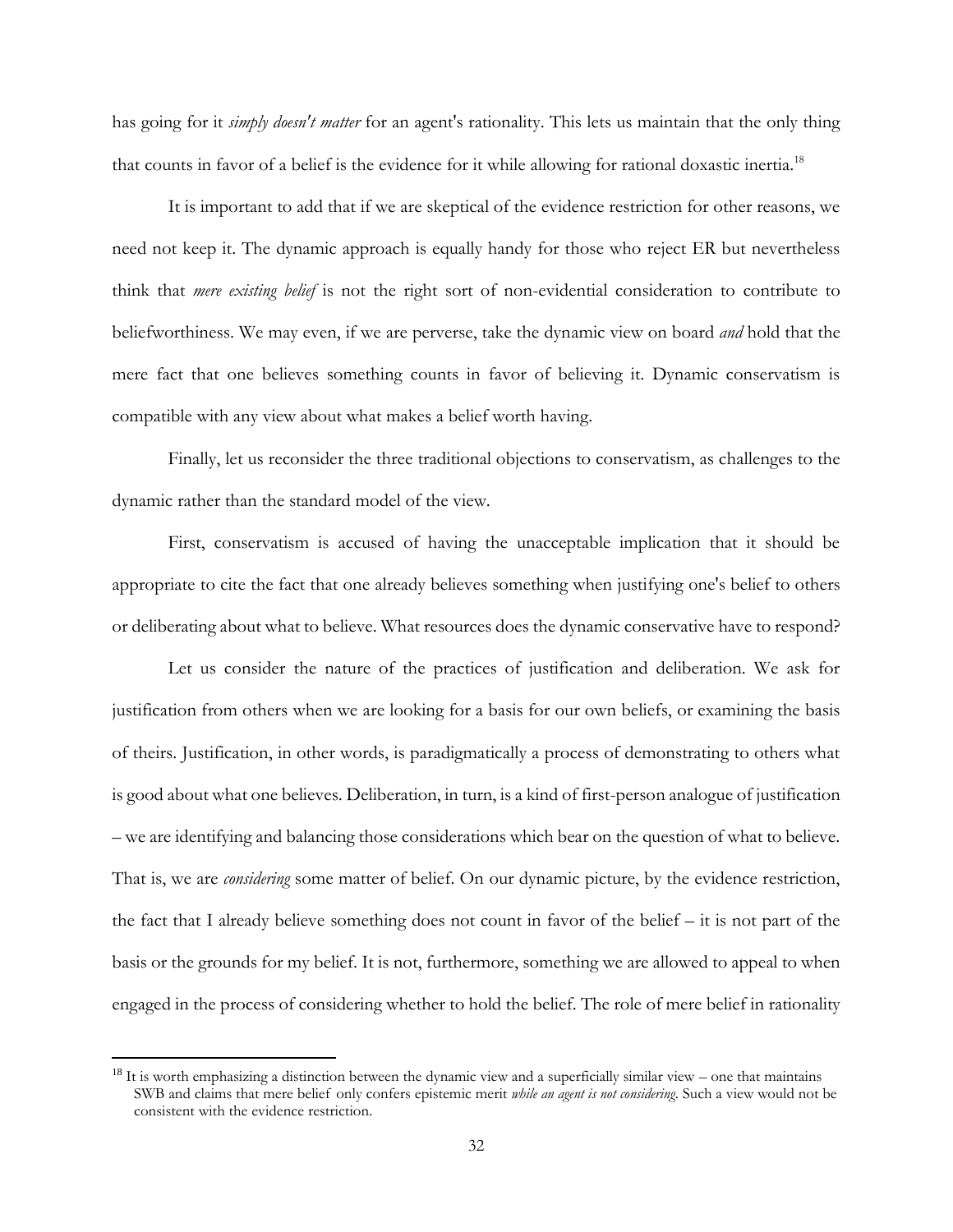is just fundamentally different from that of a justifier of any kind. Unlike the standard conservative, then, the dynamic conservative is under no pressure to claim that in such practices it is appropriate to cite the fact of mere belief in favor of the belief itself.

Second, conservatism is accused of licensing bootstrapping, by which a person may, by irrationally forming a belief, thereby make it rational for him to continue believing it.

It was noted when we introduced this objection that it put the conservative in an especially awkward position dialectically, since the situation of a person who has formed a belief on insufficient evidence is, afterwards, the same as one who formed a belief on good evidence and then lost that evidence. And one of the reasons to favor the conservative approach to memory over preservationism is that it allows us to maintain that our rationality now does not depend on facts about our distant history. Since as far as the present is concerned, the rational forgettor and the agent who formed a belief irrationally are indistinguishable, the conservative who wants to exploit such an internalist requirement must insist that agents after rational forgetting and irrational formation are on a par. I accept this as a commitment. Any view that takes internalism seriously will have to do the same. But I think the sort of "bootstrapping" the dynamic view allows is not of an objectionable sort. Recall that the dynamic picture licenses only *passive* inertia. The agent who forms a belief irrationally is later rational in holding on to that belief, but only as long as he does not reconsider the question. When she again asks herself whether her belief is correct, she begins a process that ends with her giving up that belief on pain of irrationality. This does not sound crazy. The really objectionable kind of bootstrapping comes with views, like standard conservatism, that justify *active* inertia. On such views, it seems, an agent could irrationally form a belief, and then keep on *actively reaffirming* that belief, thereafter, without repeating their original irrationality. In contrast, the dynamic picture does not allow mere formation of a belief in a proposition to take that proposition from being unworthy of belief to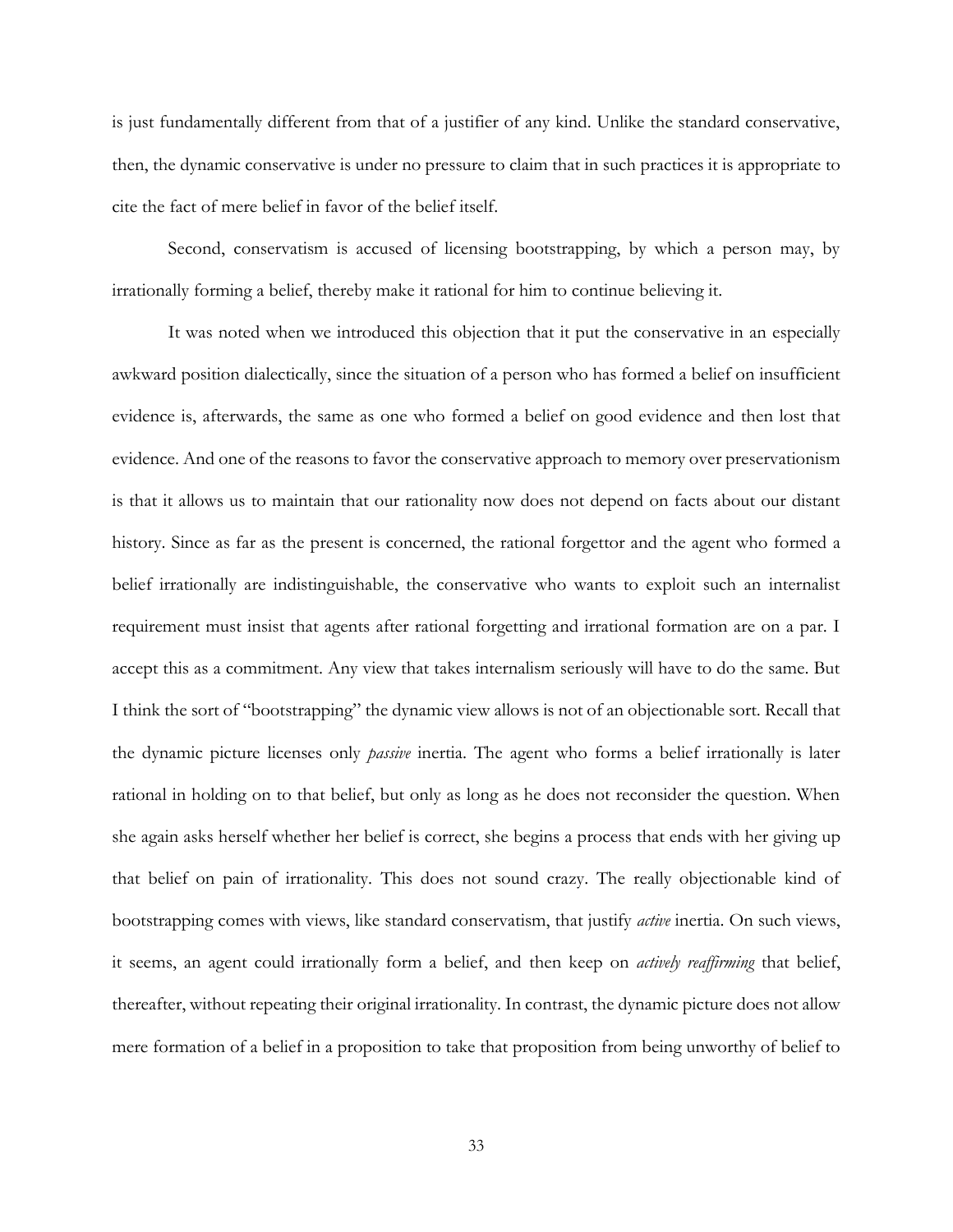being worthy of belief, preventing an irrationally formed belief from being actively reaffirmed. So it is immune to the most serious charges of bootstrapping.

Finally, conservatism is accused of violating a constraint of impartiality by treating the rational force of our own beliefs asymmetrically from that of the beliefs of others.

It's clear on the standard conservative picture how the asymmetry occurs – my beliefs count directly in favor of my own beliefs, but yours do not. But what is the asymmetry on our dynamic picture? Neither my mere beliefs nor anyone else's count directly in favor of the proposition believed. Nor do they bear on the worthiness of considering whether something is true. In fact, the only way that the identity of an agent matters to our norms is in identifying *whose beliefs are being considered*. I treat my beliefs differently than yours only in the sense that I reconsider *my* beliefs but I don't reconsider *your* beliefs. But to complain that this is objectionably asymmetrical would be absurd. I *can't* reconsider *your* beliefs any more than I can (directly) raise *your* hand. So the partiality objection cannot even get off the ground against the dynamic view.

# **Recapitulation**

Let me summarize the case I have presented. Conservatism is attractive for the way it reflects a proper rational sensitivity to our cognitive limitations. Standard conservatism, however, is associated with several significant costs – it must reject the well-motivated evidence restriction and it is vulnerable to several serious independent objections. The conservative is forced to accept the standard version of the view, however, only if they accept State-oriented Worth Believing. By rejecting SWB, we open the door to a view on which the relevant norms of rationality govern dynamic processes like consideration instead of state-oriented attitudes like belief. The dynamic conservatism that emerges allows us to maintain the evidence restriction, and captures the canonical motivations for conservatism in a way that is in many respects better than the standard conservative views that originally sought to exploit them. Furthermore, the dynamic conservative picture is immune to the arguments that threaten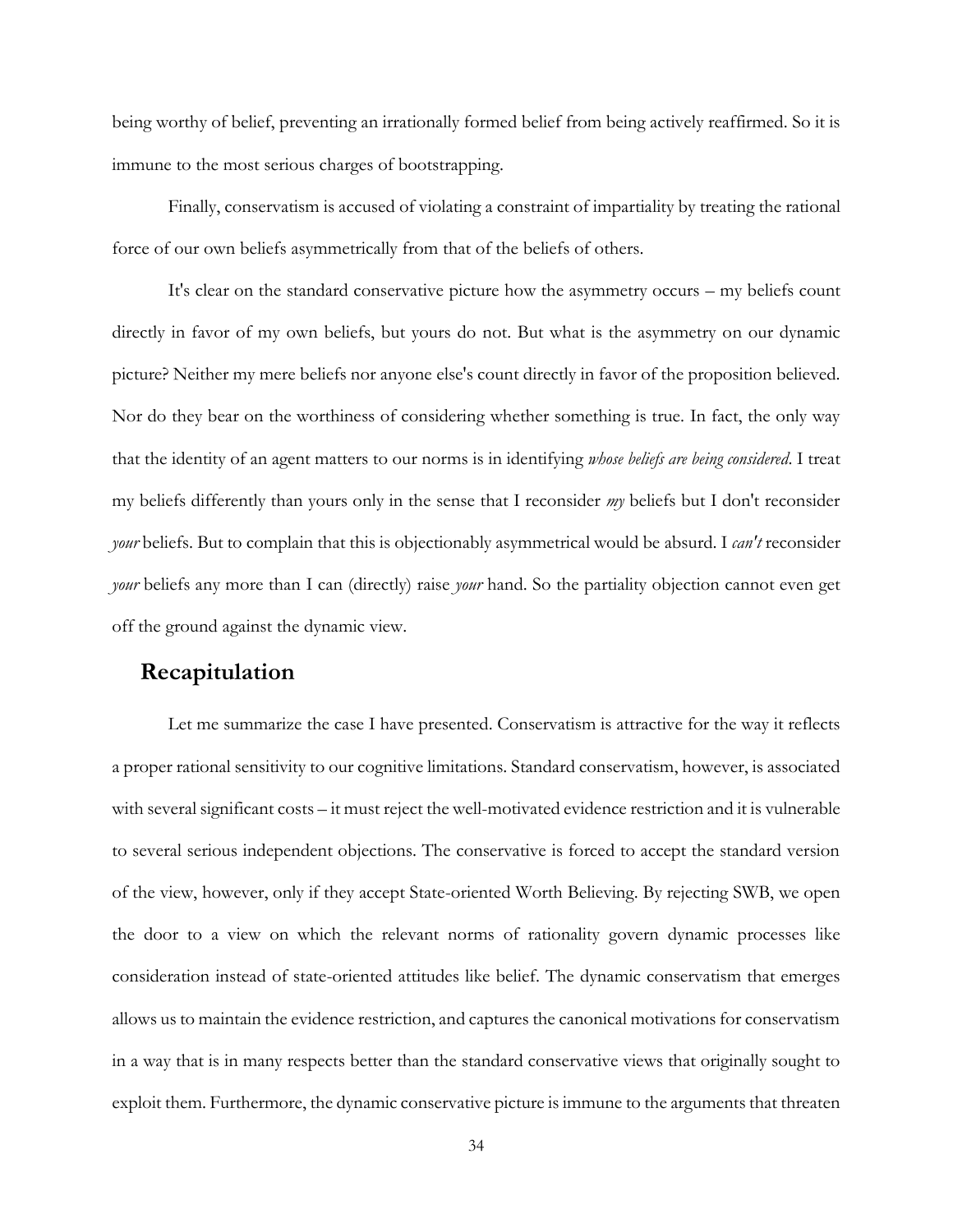standard conservatism. Its failure to secure the conservative ambition of responding to worries about skepticism is grounded in its rejection of the rationality of active doxastic inertia, of which we have independent reason to be skeptical. In light of the gains made possible by endorsing a dynamic approach to the rationality of belief, a project whose potential is yet to be fully explored, the long philosophical entrenchment of norms like State-oriented Worth Believing would be irrational not to reconsider.

### **Acknowledgements**

I would like to thank everyone who contributed helpful comments on earlier versions of this paper, including Stephen Finlay, Nicholas Laskowski, Alida Liberman, Kevin McCain, Michael Milona, Caleb Perl, Jacob Ross, and Ralph Wedgwood, and especially Mark Schroeder, whose feedback and guidance were invaluable throughout the paper's conception, birth, and development.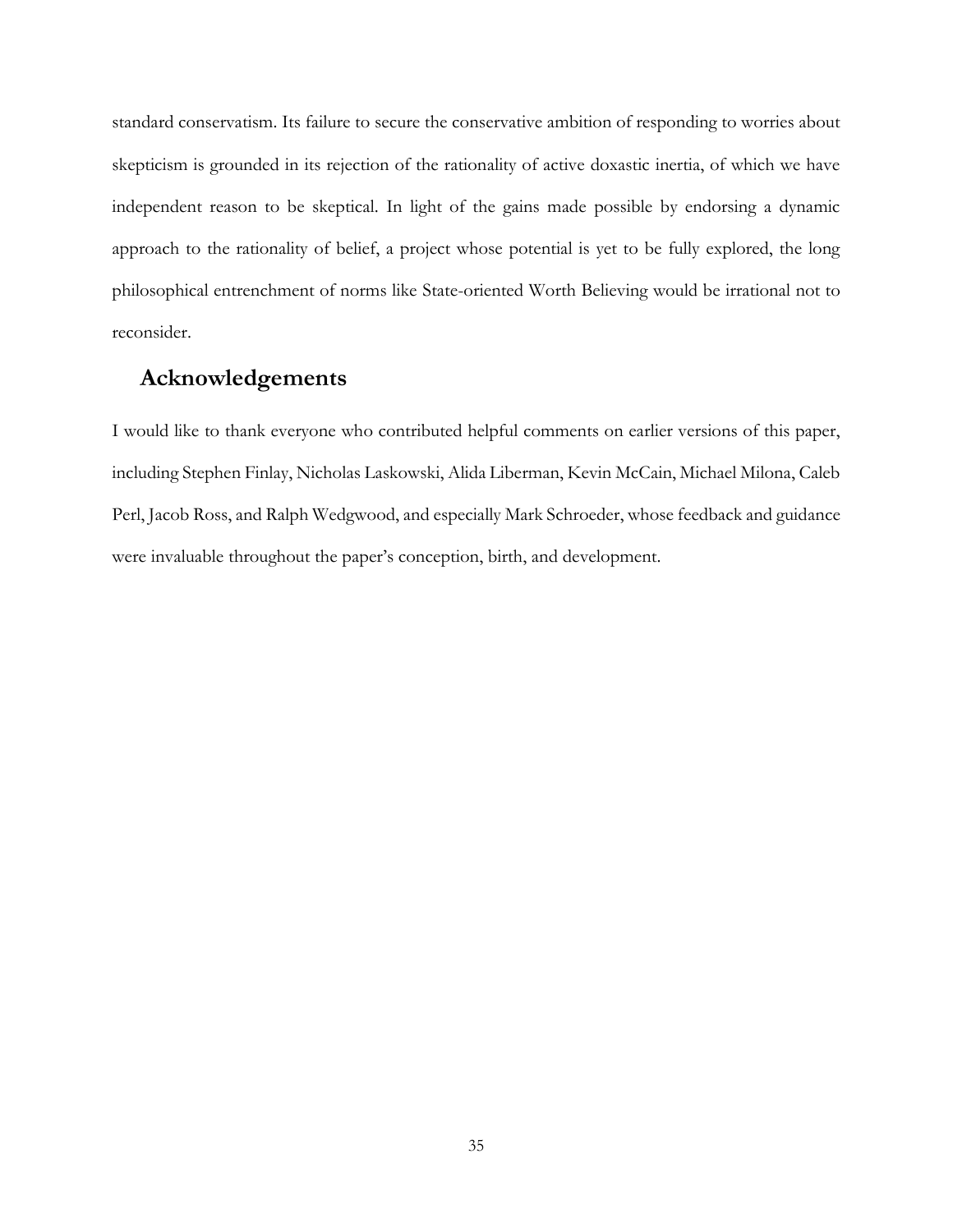#### **References**

- Adler, Jonathan. "An Overlooked Argument for Epistemic Conservatism." Analysis 56 (2) (1996) pp. 80–84. Anderson, C.A., Lepper, M.R., and Ross, L. "The perseverance of social theories: the role of explanation in
	- the persistence of discredited information." Journal of Personality and Social Psychology 39 (1980) pp. 1037-1049
- Broome, John. Rationality Through Reasoning. Oxford University Press (2013)
- Burge, Tyler. "Content Preservation." The Philosophical Review 102;4 (1993), pp. 457-88
- Burge, Tyler. "Interlocution, Perception, and Memory." Philosophical Studies 86, (1997) pp. 21-47.
- Burge, Tyler. "Perceptual Entitlement." Philosophy and Phenomenological Research 67 (2003a) pp. 503–48.
- Burge, Tyler. "Memory and Persons." Philosophical Review 112; 3 (2003b): 289-337.
- Christensen, David. "Conservatism in Epistemology," Noûs 28 (1994), pp. 69-89.
- Christensen, David. "Diachronic Coherence vs. Epistemic Impartiality,"Vahid, Hamid. "Varieties of Epistemic Conservatism".Synthese Vol. 141, No. 1 (July 2004), pp. 97-122.
- Crook, Seth. "The Millian Case for Orthodox Epistemic Conservatism." The Southern Journal of Philosophy. Vol. 38 Issue 4, (2000), pp. 549–573
- Elgin, Catherine. "Can Belief Be Justified Through Coherence Alone?" In Matthias Steup & John Turri (eds.), Contemporary Debates in Epistemology. Blackwell. 244 (2013)
- Feldman, Richard. Epistemology. Upper Saddle River, NJ (2003)
- Foley, Richard. "Epistemic Conservatism." Philosophical Studies 43, (1983) pp. 165-82
- Fumerton, Richard. "Epistemic Conservatism: Theft or Honest Toil?" in Gendler, T. and Hawthrone, J. Oxford Studies in Epistemology Vol. 2. (2007)
- Harman, Gilbert. Change in View: Principles of Reasoning. Cambridge, MA: MIT (1986)
- Hieronymi, Pamela. "The Use of Reasons in Thought (And the Use of Earmarks in Arguments)." Ethics Vol. 124, No. 1, (October 2013), pp. 114-127
- Hieronymi, Pamela. "The Wrong Kind of Reason". The Journal of Philosophy, Vol. 102, No. 9 (Sep. 2005) pp. 437-457
- Hubbs, Graham. "How Reasons Bear On Intentions". Ethics Vol. 124, No. 1, (October 2013) pp. 84-100.
- Huemer, Michael. "Phenomenal Conservatism Uber Alles." In Chris Tucker (ed.), Seemings and Justification: New Essays on Dogmatism and Phenomenal Conservatism. Oxford: Oxford University Press. (2013) pp. 328-350
- Lam, Barry. The Dynamic Foundations of Epistemology*.* Dissertation, Princeton, (2007)
- Lord, Errol. "The Coherent and the Rational," Analytic Philosophy*,* (2014) 55, 2
- Lycan, William. Judgement and Justification. (1988) New York: Cambridge.
- McCain, Kevin. "The Virtues of Epistemic Conservatism" Synthese 164 (2), (2008), pp. 185 200